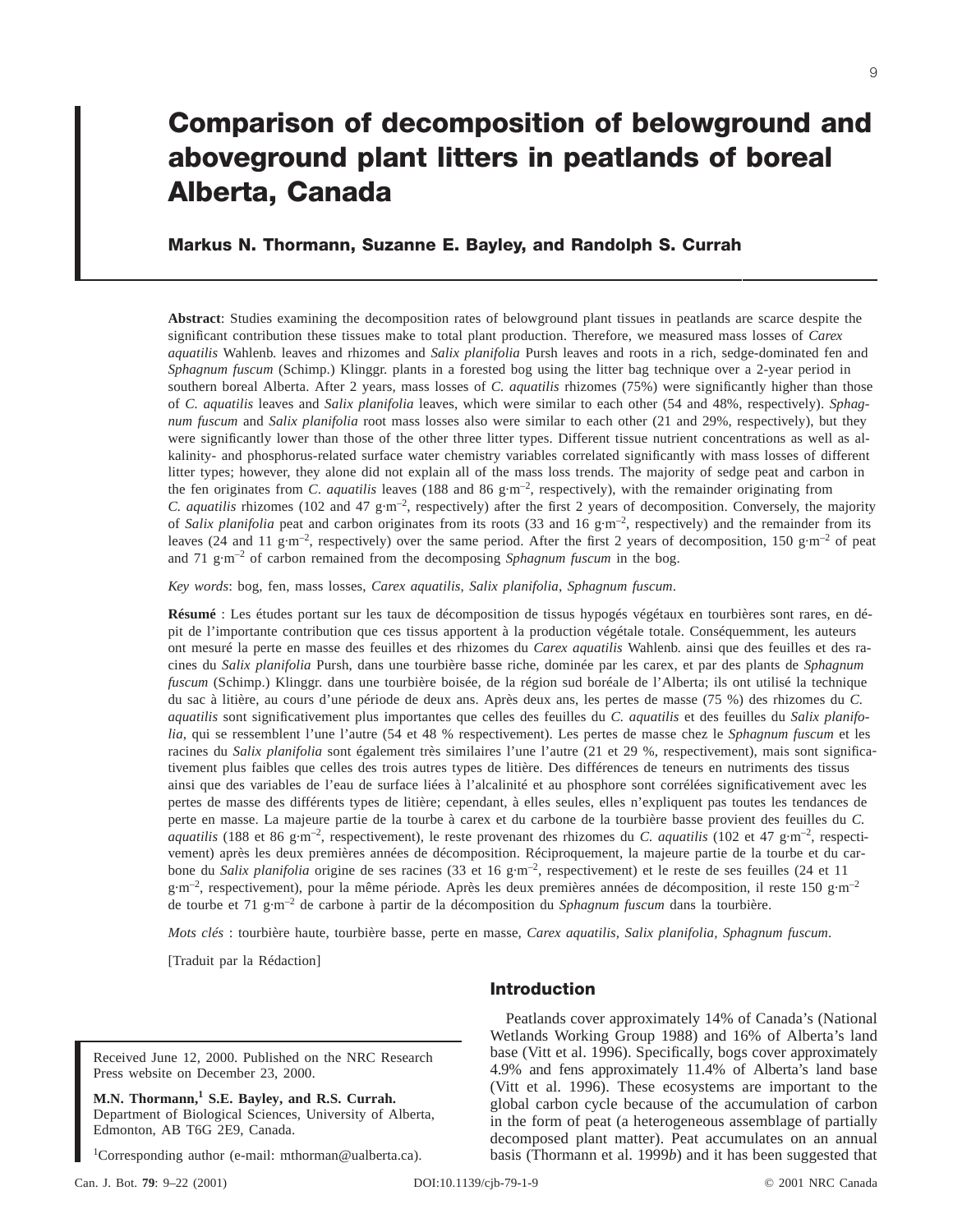peat accumulation is the result of slow rates of litter decomposition rather than high rates of net primary plant production (Clymo 1965; Malmer 1986; Farrish and Grigal 1988; Vitt 1990).

The rate of plant decomposition is affected by moisture, anoxia (acrotelm vs. catotelm), temperature, acidity, and the nutrient status of ecosystems (primarily nitrogen- and phosphorusrelated water chemistry variables) (Brinson et al. 1981; Bartsch and Moore 1985; Farrish and Grigal 1988; Gorham 1991; Szumigalski and Bayley 1996*a*; Thormann and Bayley 1997*a*). Although litter quality also affects the rate of decomposition (total nitrogen (TN), total phosphorus (TP), and total carbon (TC) tissue concentrations, TC:TN quotients) (Brinson et al. 1981; Bridgham and Richardson 1992; Szumigalski and Bayley 1996*a*), Thormann et al. (1999*a*) suggested that water levels might be more important than surface water chemical and (or) litter quality variables affecting decomposition of plant litter in peatlands.

Most decomposition studies of vascular and non-vascular plant litter in peatlands have concentrated on aboveground plant material (Clymo 1965; Reader and Stewart 1972; Chamie and Richardson 1978; Bartsch and Moore 1985; Ohlson 1987; Verhoeven and Arts 1992; Szumigalski and Bayley 1996*a*; Thormann and Bayley 1997*a*; Arp et al. 1999). Decomposition rates of belowground tissues have been measured rarely in terrestrial ecosystems (McClaugherty et al. 1982; Robinson et al. 1999). In wetland ecosystems, the majority of these studies have been conducted in marshes (Puriveth 1980; Hackney and de la Cruz 1980; Buth 1987; Hemminga et al. 1988; Benner et al. 1991; Pozo and Colino 1992; Wrubleski et al. 1997) or anthropogenically manipulated wetlands (Hartmann 1999). To our knowledge, there are no decomposition studies of belowground plant litters in "natural" peatlands in North America and only one in Europe (Heal et al. 1978). This is surprising, because some studies have suggested that belowground production of some peatland plant species may account for up to 95% of the total production (Bernard and Fiala 1986; Wallén 1986; Backéus 1990; Saarinen 1996). Belowground production of sedges is primarily in the form of rhizomes and fibrous roots that may be long-lived, depending on the sedge species (Sjörs 1988). Similarly, belowground production of woody plant species, such as species of *Betula* and *Salix*, has not been determined in peatlands; however, it can account for up to 75% of the total net primary production in forest ecosystems (Persson 1978; Fogel 1983; Nadelhoffer and Raich 1992; Burke and Raynal 1994).

The greatest decomposition rates occur in the aerobic soil horizon, the acrotelm (Clymo 1965). As peat accumulates, the lower peat profile becomes the anaerobic catotelm and decomposition rates decrease significantly because of the absence of oxygen for decomposer communities. Thormann et al. (1999*a*) measured short-term peat and carbon accumulation potentials along a bog–fen–marsh wetland gradient in Alberta, Canada. Their results indicate an increasing potential for carbon and peat accumulation from marshes to fens to bogs. However, they only examined the contribution of aboveground plant tissues and excluded the contribution of belowground plant tissues in their study because of the scarcity of belowground plant production and decomposition data in the literature. It is useful to investigate the decay rates of the belowground plant tissues as well, owing to their large contribution to the total plant production in most wetlands. Much of the belowground plant tissues is located in the catotelm and remains alive via the transportation of oxygen through aerenchyma tissues to roots and rhizomes (Fagersted 1992; Jackson and Armstrong 1999). However, roots and rhizomes, which may be perennial, turn over periodically, thereby contributing to peat and carbon accumulation in wetlands, similar to the contribution of annual aboveground plant tissues.

Because sedge- and shrub-dominated fens constitute approximately 35 and 34%, respectively, of all peatlands in Alberta (Vitt et al. 1996), the focus of this study was to determine mass losses of *Carex aquatilis* Wahlenb. rhizomes and *Salix planifolia* Pursh roots in an open, rich fen and compare them with mass losses of aboveground plant tissues of other peatland plant species. We hypothesized that (*i*) *C*. *aquatilis* rhizomes would decompose faster than *C*. *aquatilis* leaves, *Salix planifolia* leaves and *Salix planifolia* roots in a fen, and *Sphagnum fuscum* (Schimp.) Klinggr. in a bog, because rhizomes are nutrient-storage tissues of the plant and thus may have higher concentrations of total nitrogen and total phosphorus and (*ii*) *Salix planifolia* roots would decompose more slowly than all other litter types across all species as a result of their woody tissues, which may be more resistant to decomposition than herbaceous tissues.

# **Materials and methods**

#### **Study areas and site descriptions**

The riverine sedge fen and Perryvale bog lie within the Subhumid Low Boreal ecoclimatic region of Canada (Ecoregions Working Group 1989). The area has mild summers and cold, snowy winters with a long-term mean annual temperature of 1.7°C and a total mean annual precipitation of approximately 500 mm (Environment Canada 1982).

These sites have been described in detail in Thormann et al. (1999*b*). Briefly, the riverine sedge fen is dominated by *Carex aquatilis*, *Carex lasiocarpa* Ehrh., *Salix planifolia*, and *Equisetum fluviatile* L. The bryophyte stratum is sparse and discontinuous and consists primarily of *Brachythecium mildeanum* (Schimp.) Schimp. ex Milde and *Tomenthypnum nitens* (Hedw.) Loeske. The Perryvale bog is dominated by *Sphagnum fuscum*, *Sphagnum angustifolium* (C. Jens ex Russ.) C. Jens, *Picea mariana* (Mill.) BSP., and members of the Ericaceae, including *Rhododendron groenlandicum* (Oeder) Kron & Judd and *Andromeda polifolia* L.

#### **Decomposition measurements**

The methods used to set up the decomposition experiment follow those in Thormann and Bayley (1997*a*). Briefly, live aerial and belowground portions of the dominant plant species from each site were collected in early September 1997. These were *Sphagnum fuscum* in the bog and *Carex aquatilis* leaves and rhizomes and *Salix planifolia* leaves and roots in the sedge fen. Only senesced leaf litters were collected (yellow to pale-brown in colour) and used in this study. *Carex aquatilis* rhizomes were extracted by cutting the peat with a knife in a 30-cm-diameter circle around individual *C. aquatilis* plants. After these "cores" were carefully lifted, adhering peat and plant debris were washed free from the rhizomes with water from the fen. Rhizomes were separated from individual plants. Living *C*. *aquatilis* rhizomes (approximate diameter of 3– 5 mm) are firm and light-brown, in contrast to dead ones, which are soft and dark-brown to black.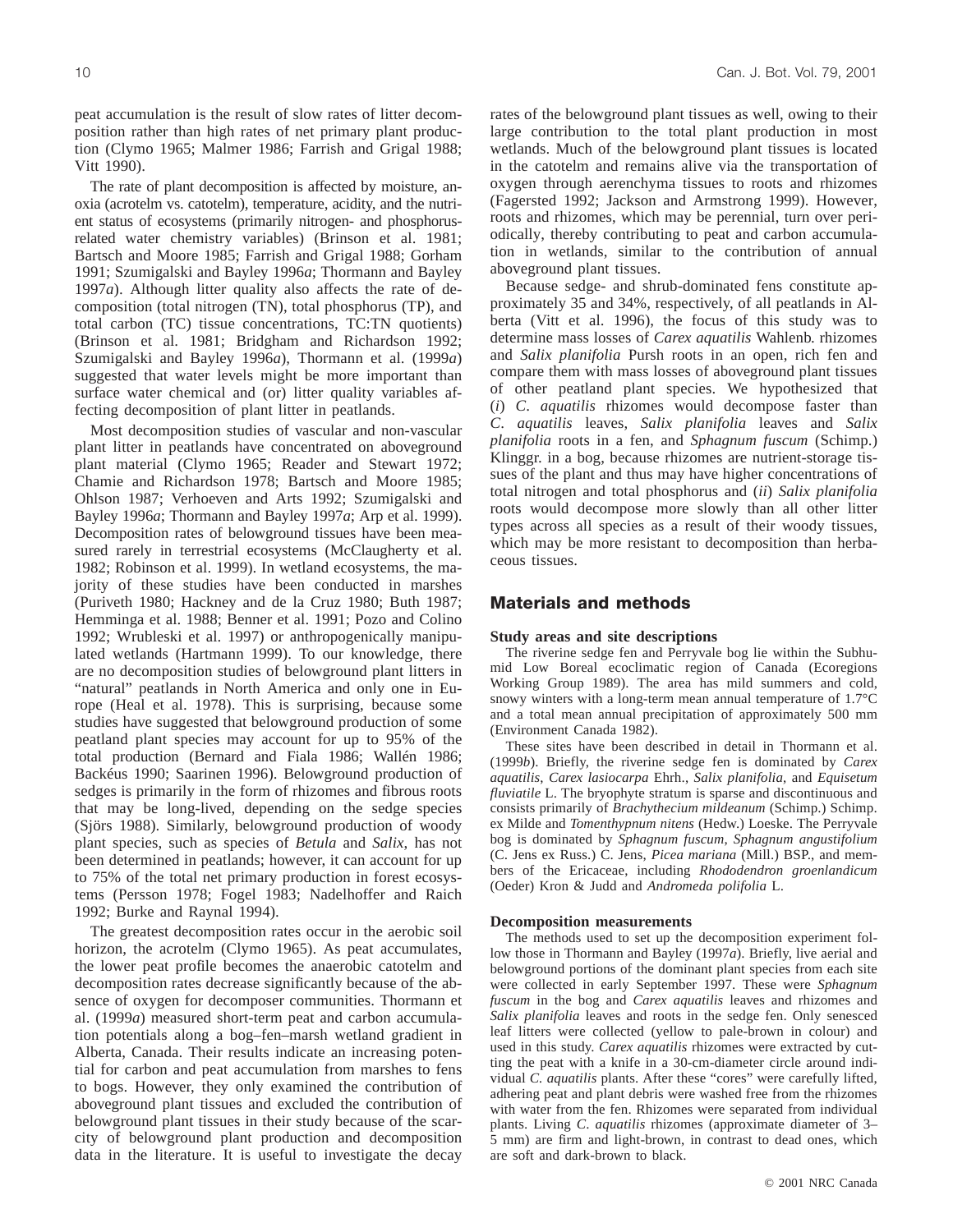Roots of *Salix planifolia* were collected from carefully extracted whole plants (<1 m in height). The root material for this study was randomly selected from all roots with a diameter of approximately 2 mm or less. Of these, approximately half had secondary growth and was woody, while the remaining material lacked secondary growth and was non-woody (fine roots).

In the bog, the top 3 cm of living, healthy *Sphagnum fuscum* plants, including stems, branches, all associated leaves, and the capitulum, were collected for the decomposition study. All plant material was oven-dried to constant mass at 60°C and 1.8–2.5 g randomly selected material from each litter type was placed in individual nylon mesh bags ( $3 \times 6$  cm, 1-mm mesh gauge). The filled bags were weighed to the nearest 0.001 g, sewn shut, and placed either horizontally 3–10 cm beneath (*Sphagnum fuscum*, *Salix planifolia* roots, and *Carex aquatilis* rhizomes) or on top of the peat surface (*C*. *aquatilis* and *Salix planifolia* leaves) to mimic "natural" decomposition conditions. Buried bags were in the acrotelm in both sites, but they were below the water level in the fen and above the water level in the bog. Decomposition bags with the individual litters were placed in the site of the origin of the litter. Thus, fen litter decomposed only in the fen and bog litter decomposed only in the bog.

Twenty-four decomposition bags per litter type, each tied to a wooden stake to avoid losses, were deployed in mid-September 1997. Four decomposition bags from each litter type were retrieved from each site after 20 and 50 days (1997), 8 and 12 (1998), or 20 and 24 months (1999). Bags were cleaned immediately by removing coarse, intruding roots and other debris, such as leaves of other vascular and non-vascular plants that had grown into or through the leaf litter decomposition bags. Finer debris (soil, remaining "alien" plant parts, fungal mycelium, etc.) was removed carefully in the laboratory with forceps before drying to constant mass at 60°C. Each bag was then weighed, again to the nearest 0.001 g.

The percent masses remaining (MR) over the six incubation periods were determined using the following equation:

[1] 
$$
MR = [(X_0 - X)/X_0] \times 100
$$

where  $X_0$  represents the initial dry litter mass (g) before decomposition and *X* represents the final dry litter mass (g) after incubation in the field. The 20-month decomposition bag set of *Sphagnum fuscum* in the bog was disturbed by animals but was still used for all subsequent analyses.

#### **Environmental and litter quality variables**

The litter quality was determined by analyzing dried and finely ground plant litter samples for TC and TN concentrations using a Model 440 Elemental Analyzer (Control Equipment Corp.). TP tissue concentrations were determined using the molybdophosphovanadate method with an Auto Analyzer as outlined by Prepas and Rigler (1982) and Parkinson and Allen (1975). Water samples were collected monthly from a depression within the peat during the icefree season (May–November) and analyzed for nitrate  $(NO<sub>3</sub><sup>-</sup>)$ , ammonium (NH<sub>4</sub><sup>+</sup>), total dissolved nitrogen (TDN), soluble reactive phosphorus (SRP), total dissolved phosphorus (TDP), total phosphorus (TP), pH, conductivity, alkalinity, bicarbonate  $(HCO<sub>3</sub><sup>-</sup>)$ , dissolved organic carbon (DOC), calcium  $(Ca^{2+})$ , and potassium  $(K^+)$ . Furthermore, water levels were monitored using meter sticks (attached to permanent wooden stakes driven into the mineral substrate) and the depth of the acrotelm was determined using steel welding rods inserted into the peat as described by Bridgham et al. (1991). These techniques and analyses followed Thormann and Bayley (1997*a*).

#### **Peat and carbon accumulation potentials of the five litters**

We did not measure above- and below-ground net primary production (NPP) of *Carex aquatilis* and *Salix planifolia* in the riverine sedge fen or that of *Sphagnum fuscum* in the bog in this study. Therefore, we adopted aboveground NPP values for *Salix* spp. (46 g·m–2·year–1, mean of aboveground NPP values of *Salix* spp. in moderate-rich and rich fens) and *C. aquatilis* (409 g·m<sup>-2</sup>·year<sup>-1</sup>) in the sedge fen from Thormann and Bayley (1997*b*). A NPP value of 190 g·m–2·year–1 was assumed for *Sphagnum fuscum* in the bog, which is the mean of NPP values reported by Thormann and Bayley (1997*b*) and Szumigalski and Bayley (1996*b*). Belowground NPP values for *C*. *aquatilis* and *Salix planifolia* were estimated from Campbell et al. (2000) as 50% of the total NPP. Thus, the total belowground NPP of *C. aquatilis* in the riverine sedge fen was estimated at 409 g·m<sup>-2</sup>·year<sup>-1</sup> and that of *Salix planifolia* was estimated at 46 g·m<sup>-2</sup>·year<sup>-1</sup>. Using these values and the mass loss and TC tissue concentrations from this study, we calculated peat and carbon accumulation potentials of these five litter types after 1 and 2 years of decomposition.

#### **Statistical analyses**

Kruskal–Wallis tests (nonparametric, one-way analyses of variance) were used to examine differences in mass losses and litter qualities (TC, TN, TC:TN, and TP; dependent variables) of the individual litter types within these peatlands over time (after 0, 20, 50, 250, 365, 465, and 730 days of decomposition; independent variables). This test was used because of the small sample size of decomposition bags per sample period per litter type (*n* = 4). Transformation of data did not remove the heterogeneity of variance or normalize the data. Tukey-type post hoc tests were performed to determine where significant differences were present within each of the data sets following the indication of significance in the Kruskal–Wallis analyses.

Pearson's correlation coefficients indicated if any of the environmental variables correlated to each other. Pearson's correlation coefficients were also computed between mass losses of the individual litter types and litter quality (TC, TN, TC:TN, TP), environmental (surface water chemistry), and physical (peat and surface water temperature, depth of the acrotelm, water levels) variables in the bog and fen. Mean surface water chemistry, litter quality, and physical data at each sampling time were correlated with mass losses of the individual litters over each sampling period, i.e., means of these data from 0 to 20 days, 0 to 50 days, 0 to 8 months, etc., to reflect the mean conditions that the litters were exposed to during the varying incubation periods. Autocorrelations were performed on individual environmental variables to determine if successive data points within each site were related to each over time. Bonferroni tests ( $p = 0.05$ ) provided probability values for all correlations. Two-tailed, paired *t*-tests were used to compare individual environmental variables between the bog and fen  $(n = 21$  per variable).

Simple regressions were performed to develop statistical models for the masses remaining (dependent variable) of the litter types over the incubation periods in the field (independent variable). One day was added to each sample date to include the initial mass of each sample (day 1). Sample sizes were  $n = 4$  for each of six sampling times  $(n = 6)$  for the five litter types over the 2-year decomposition period. All statistical analyses were performed on SYSTAT (SYSTAT Inc. 1992).

# **Results**

### **Mass losses of decomposing belowground and aboveground plant tissues**

Two-year mass losses of *C. aquatilis* rhizomes (75%) were significantly higher (*p* < 0.05) than those of *Salix planifolia* leaves and *C. aquatilis* leaves, which were similar to each other (48 and 54%, respectively) (*p* > 0.05) (Fig. 1). *Sphagnum fuscum* and *Salix planifolia* root mass losses were simi-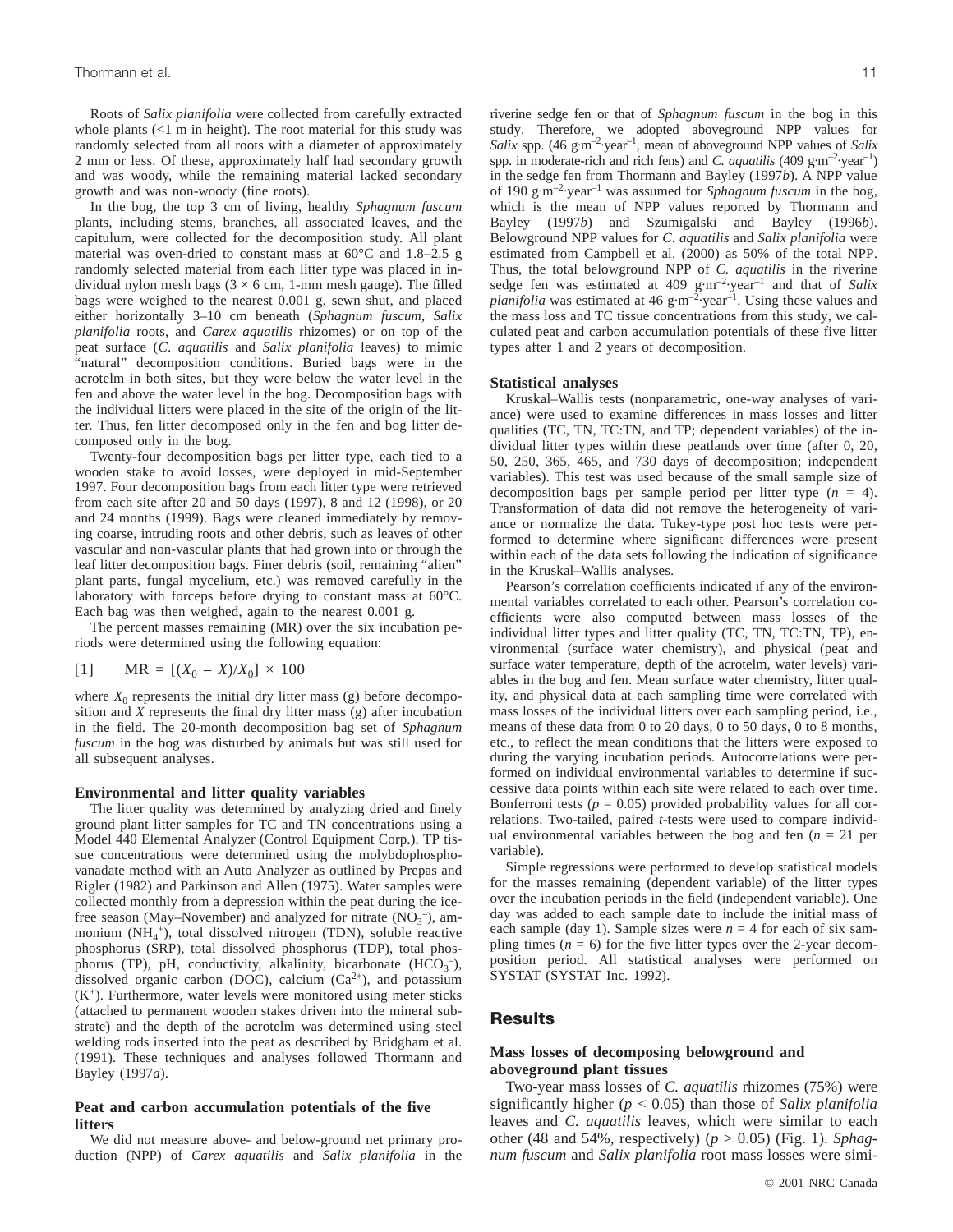**Fig. 2.** Mean litter quality (mg·g<sup>-1</sup>  $\pm$  SE) of the plant litters in the bog (*Sphagnum fuscum*) and riverine sedge fen (*Carex aquatilis* leaves and rhizomes and *Salix planifolia* leaves and roots) from September 1997 to September 1999 in southern bo-

real Alberta, Canada. Note the different scales on the *y*-axes. 100 **Bog** Mass remaining ( $\%$   $\pm$  SE) **Total carbon** 520  $\overline{\mathbf{P}}$ 500 75  $mg \cdot g^{-1} + SE$ 480 460 50 440 Sphagnum fuscum - Carex aquatilis leaves 420 Salix planifolia leaves - Carex aquatilis rhizomes 25 Ō-400 Salix planifolia roots Sphagnum fuscum **Total nitrogen** 30  $y = 99.64 - 9.63 \log(x + 1), r = -0.61$  $\overline{0}$ 25 100 **RSF** 20  $mg \cdot g^{-1} + SE$ Mass remaining  $(% \pm SE)$ 15 75 Ŧ  $10$ 5 50 **TC:TN** 80 70 Salix planifolia roots 25  $y = 99.45 - 8.76 \log(x + 1), r = -0.90$ 60 Salix planifolia leaves 50  $y = 96.79 - 15.73 \log(x + 1), r = -0.91$  $\mathbf 0$ 40 100  $30$ **RSF**  $\overline{1}$ Mass remaining (%  $\pm$  SE) 20 75 **Total phosphorus** 25 20 ╽ 50  $mg \cdot g \cdot 1 + SE$  $\overline{\mathbf{A}}$ 15 Carex aquatilis rhizomes 25 10  $y = 99.93 - 23.44 \log(x + 1), r =$  $-0.93$ Carex aquatilis leaves  $y = 105.01 - 16.24 \log(x + 1), r =$ 5  $\mathbf 0$ 100 200 300 400 500 600 700  $\theta$ 0 100 200 300 400 500 600 700 Time (days) Time (days)

**Table 1.** Pearson's correlation coefficients for the 2-year mass losses of the dominant plant species in the bog and riverine sedge fen (RSF) and litter quality variables.

| <b>Sites</b> | Litter types                    | ТC        | TN        | TC:TN      | TP       |
|--------------|---------------------------------|-----------|-----------|------------|----------|
| Bog          | <i>Sphagnum fuscum</i> plants   | 0.32      | 0.46      | $-0.42$    | 0.55     |
| <b>RSF</b>   | Salix planifolia leaves         | 0.50      | $0.87***$ | $-0.91***$ | $0.68**$ |
|              | Salix planifolia roots          | $0.58*$   | $0.73**$  | $-0.57$    | $-0.20$  |
|              | Carex aquatilis leaves          | $-0.04$   | 0.19      | $-0.08$    | $0.70*$  |
|              | <i>Carex aquatilis rhizomes</i> | $0.81***$ | 0.39      | $-0.20$    | $-0.47$  |

 $*_{p}$  < 0.05.

 $***p < 0.001$ .

lar to each other (21 and 29%, respectively) ( $p > 0.05$ ), but they were significantly lower than those of the other three litter types over the same period ( $p < 0.05$ ). Arith/log decomposition models (arithmetic/logarithmic,  $y = log(x) + b$ ) provided the best fit to the mass losses of the five litter types (Fig. 1).

# **Nutrient tissue concentrations of decomposing plant tissues**

TN tissue concentrations increased significantly in *Salix planifolia* roots and leaves ( $p < 0.05$ ), but they did not change significantly in *Carex aquatilis* rhizomes and leaves and *Sphagnum fuscum* over the 2-year decomposition period

 $*\hat{}p$  < 0.01.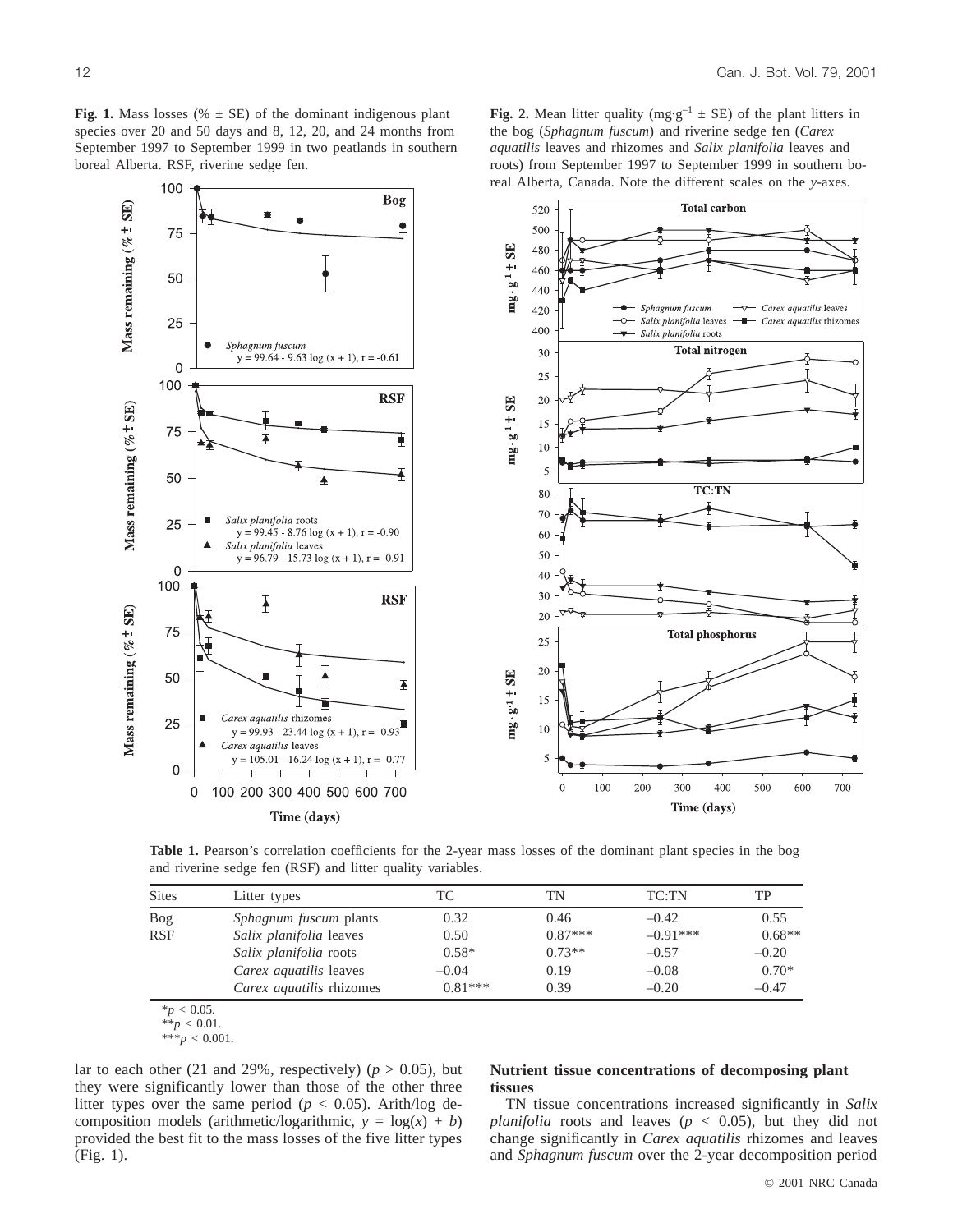| Mass remaining<br>$(g \cdot m^{-2})$<br>$\frac{60}{2}$<br>26<br>36<br>254<br>172<br>Carbon<br>$(\text{g}\!\cdot\!\text{m}^{\text{-2}})$<br>22<br>176<br>87<br>$(\rm{mg}\!\cdot\!\rm{g}^{-1})$<br>Carbon<br>460<br>470<br>450<br>430<br>450<br>$(\text{g} \cdot \text{m}^{-2} \cdot \text{year}^{-1})$<br>Total NPP<br>409 <sup>b</sup><br>$9^a$<br>Carex aquatilis rhizomes<br>Sphagnum fuscum plants<br>Carex aquatilis leaves<br>Salix planifolia leaves<br>Salix planifolia roots<br>Note: RSF, riverine sedge fen.<br>Litter type<br><b>RSF</b><br>Site<br>$B_{0g}$ | Initial | Year one                      |                                                     | Year two                             |                               |                              |
|-------------------------------------------------------------------------------------------------------------------------------------------------------------------------------------------------------------------------------------------------------------------------------------------------------------------------------------------------------------------------------------------------------------------------------------------------------------------------------------------------------------------------------------------------------------------------|---------|-------------------------------|-----------------------------------------------------|--------------------------------------|-------------------------------|------------------------------|
|                                                                                                                                                                                                                                                                                                                                                                                                                                                                                                                                                                         |         | $(mg \cdot g^{-1})$<br>Carbon | Carbon<br>$(\text{g}\!\cdot\!\text{m}^{\text{-2}})$ | Mass remaining<br>$(g \cdot m^{-2})$ | $(mg \cdot g^{-1})$<br>Carbon | Carbon<br>$(g \cdot m^{-2})$ |
|                                                                                                                                                                                                                                                                                                                                                                                                                                                                                                                                                                         |         | 480                           | 77                                                  | 150                                  | 470                           |                              |
|                                                                                                                                                                                                                                                                                                                                                                                                                                                                                                                                                                         |         | 490                           | Ľ                                                   |                                      | 470                           |                              |
|                                                                                                                                                                                                                                                                                                                                                                                                                                                                                                                                                                         |         | 500                           |                                                     |                                      | $\frac{6}{6}$                 |                              |
|                                                                                                                                                                                                                                                                                                                                                                                                                                                                                                                                                                         |         | 470                           |                                                     | 188                                  | 460                           | 86                           |
|                                                                                                                                                                                                                                                                                                                                                                                                                                                                                                                                                                         |         | 470                           |                                                     | 102                                  | $^{460}$                      |                              |
| "Mean estimates from bog and moderate-rich and rich fen NPP data in Thormann and Bayley (1997b).                                                                                                                                                                                                                                                                                                                                                                                                                                                                        |         |                               |                                                     |                                      |                               |                              |

 $(p > 0.05)$  (Fig. 2). TP tissue concentrations showed a variable pattern, decreasing during the initial stages of de composition before increasing in all litter types during the later stages of decomposition (Fig. 2). Generally, *Sphagnum fuscum* and *C. aquatilis* rhizomes had the lowest tissue con centrations of TN and TP throughout the entire decomposi tion period (Fig. 2). TC tissue concentrations did not change significantly throughout the 2-year decomposition process for any of the litter types ( $p > 0.05$ ). TC:TN quotients did not show any clear patterns, decreasing significantly only in *Salix planifolia* leaves (*p* < 0.05), while remaining similar or fluctuating in the remaining four litter types over the 2-year decomposition period  $(p > 0.05)$  (Fig. 2). Specific values for the data presented in Fig. 2 are found in the Appendix.

TC tissue concentrations correlated with mass losses of both belowground litters over the first 2 years of decomposi tion (Table 1). TN tissue concentrations correlated with mass losses of *Salix planifolia* leaves and roots, while TP tissue concentrations were significantly correlated with mass losses of both leaf litters (Table 1). None of the litter quality vari ables significantly correlated with *Sphagnum fuscum* mass losses over the first 2 years of decay (Table 1).

Nearly two-thirds of all the short-term accumulated sedge peat and carbon originated from aboveground *C. aquatilis* tissues (Table 2). Conversely, both *Salix planifolia* litters had similar amounts of mass and carbon remaining after 1 and 2 years of decomposition (Table 2), despite significantly different mass losses over that period (Fig. 1). In the bog, 150 g·m–2 of the original *Sphagnum fuscum* litter remained after 2 years. With a carbon content of 470 mg·g<sup>-1</sup>, this amounts to an accumulation of 71 g  $C·m<sup>-2</sup>$  within this period (Table 2). These peat and carbon accumulation potentials are similar to those of the *C. aquatilis* leaf litter in the riverine sedge fen (Table 2).

# **Relationship between environmental variables and mass losses of the decomposing plant tissues**

The two peatlands differed significantly in most of their surface water chemistry from 1997 to 1999. Only nitrogenand temperature-related variables did not differ significantly between these two peatlands  $(p > 0.05)$  (Table 3). Phosphorusrelated surface water chemistry variables correlated significantly with mass losses of *Sphagnum fuscum* in the bog and *C. aquatilis* leaves and rhizomes in the fen (Table 4). Sur face water concentrations of  $Ca^{2+}$  correlated significantly with mass losses of all four fen litter types (Table 4). In addition, NH<sub>4</sub><sup>+</sup> concentrations correlated significantly with mass losses of both leaf litters for *C* . *aquatilis* and *Salix planifolia* leaves (Table 4).

# **Discussion**

# **Decomposition of** *Salix planifolia* **roots and leaves,** *Carex aquatilis* **rhizomes and leaves, and** *Sphagnum fuscum*

Two-year mass losses of *Carex aquatilis* rhizomes were significantly higher than those of the other four litter types (Fig. 1). The leaf litters lost similar amounts of mass over the 2-year decomposition period but they significantly ex ceeded those of *Salix planifolia* roots and *Sphagnum fuscum* (Fig. 1).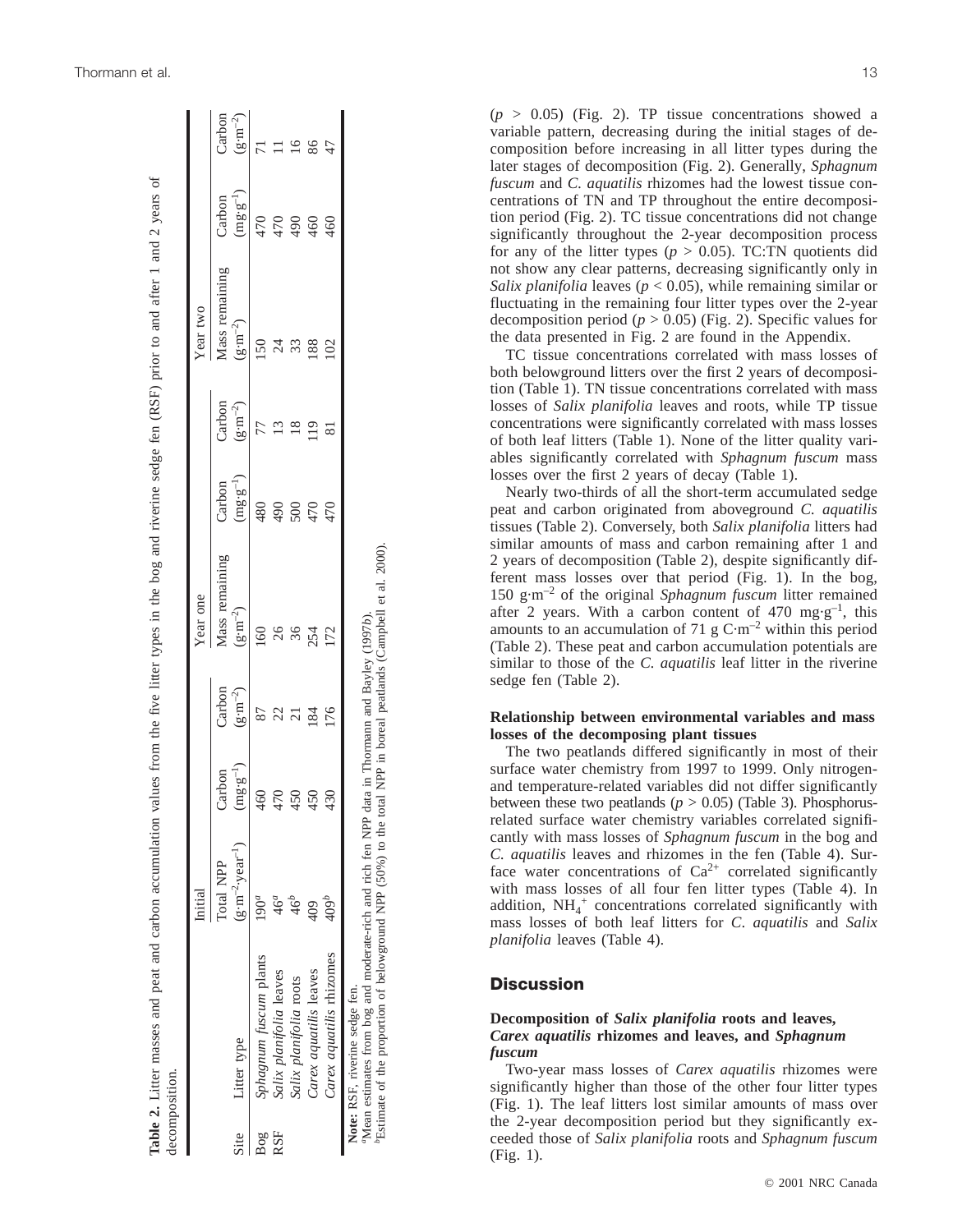| Variables                                          | Perryvale Bog | Riverine sedge fen | $\boldsymbol{p}$ |
|----------------------------------------------------|---------------|--------------------|------------------|
| pH                                                 | 3.8(0.03)     | 6.9(0.10)          | ***              |
| Conductivity $(\mu S\text{-}cm^{-1})^a$            | 66 (7)        | 196 (19)           | ***              |
| Alkalinity (mg·L <sup>-1</sup> CaCO <sub>3</sub> ) | $0 (-)$       | 105(10)            | ***              |
| $HCO3- (mg·L-1)$                                   | $0 (-)$       | 128 (12)           | ***              |
| $NO_3^-$ ( $\mu g \cdot L^{-1}$ )                  | 8 (1)         | 9(2)               | ns               |
| $NH_4^+$ ( $\mu$ g·L <sup>-1</sup> )               | 10(4)         | 13(4)              | ns               |
| Total dissolved nitrogen $(\mu g \cdot L^{-1})$    | 1121(62)      | 1040(68)           | ns               |
| Soluble reactive phosphorus $(\mu g \cdot L^{-1})$ | 9(4)          | 96 (36)            | $\ast$           |
| Total phosphorus $(\mu g \cdot L^{-1})$            | 140 $(41)$    | 970 (274)          | **               |
| Total dissolved phosphorus $(\mu g \cdot L^{-1})$  | 36(13)        | 125(37)            | *                |
| Dissolved organic carbon $(mg \cdot L^{-1})$       | 58 (2)        | 28(2)              | **               |
| $K^+$ (mg·L <sup>-1</sup> )                        | 0.4(0.1)      | 1.5(0.5)           | *                |
| $Ca^{2+}$ (mg·L <sup>-1</sup> )                    | 3(0.3)        | 28(3)              | **               |
| Peat temperature $(^{\circ}C)$                     | 7(1)          | 8 (1)              | ns               |
| Water temperature $(^{\circ}C)$                    | 5(1)          | 9(1)               | ns.              |
| Water level $(cm)^b$                               | $-37(6)$      | 1(5)               | ***              |
| Depth of acrotelm $(cm)^b$                         | $-47(3)$      | $-6(3)$            | ***              |

**Table 3.** Mean environmental variables (surface water chemical and physical variables) of the bog and the riverine sedge fen in Alberta, Canada, from 1997 to 1999.

**Note:** Standard errors are given in parentheses. \*,  $p < 0.05$ ; \*\* $p < 0.01$ ; \*\*\* $p < 0.001$ ; ns, not significant. *a* Conductivity was adjusted for temperature and pH.

<sup>b</sup>Water levels and depths of the acrotelm are with respect to the moss/peat surface.

| <b>Sites</b> | Litter types                  | Surface water chemistry variables | r           |
|--------------|-------------------------------|-----------------------------------|-------------|
| Bog          | <i>Sphagnum fuscum</i> plants | Total phosphorus                  | $-0.826***$ |
| <b>RSF</b>   | Salix planifolia leaves       | Calcium                           | $-0.871***$ |
|              |                               | Conductivity (adjusted)           | $-0.717*$   |
|              |                               | Ammonium                          | $0.679*$    |
|              | Salix planifolia roots        | Calcium                           | $-0.851***$ |
|              | <i>Carex aquatilis leaves</i> | Total dissolved phosphorus        | $0.851***$  |
|              |                               | Soluble reactive phosphorus       | $0.840**$   |
|              |                               | Ammonium                          | $0.838**$   |
|              |                               | Calcium                           | $-0.712*$   |
|              | Carex aquatilis rhizomes      | Calcium                           | $-0.846***$ |
|              |                               | Conductivity (adjusted)           | $-0.774**$  |
|              |                               | Total dissolved phosphorus        | $0.735*$    |
|              |                               | Alkalinity                        | $-0.729*$   |
|              |                               | Bicarbonate                       | $-0.729*$   |

**Table 4.** Pearson's correlation coefficients of 2-year mass losses of the dominant plant species in the bog and riverine sedge fen (RSF) and surface water chemistry variables.

**Note:** Only significiant variables are shown. \*,  $p < 0.05$ ; \*\*,  $p < 0.01$ ; \*\*\*,  $p < 0.001$ .

The arith/log model best described mass losses of the five litters types in this study (Fig. 1). This model was first introduced by Thormann and Bayley (1997*a*) and differs from the widely used  $\log/\arith$  ( $\log\arithmic/\arithmetic$ ,  $\log(y) = x + b$ ) model developed by Jenny et al. (1949) and later adopted by Olson (1963) and Wieder and Lang (1982) to describe mass losses of plant litters under natural conditions in many ecosystems. Thormann and Bayley (1997*a*) suggested that the arith/log model might have provided a better fit to their data than the log/arith model because of the early sampling time of the vegetation used in their decomposition study (June). However, in this study, we collected the litters in early September and *Carex* and *Salix* leaves already had begun to

senesce. Again, the arith/log model proved to describe mass losses of these litters better than the previously used log/arith model over the 2-year decomposition period.

#### **Decomposition of belowground plant litters**

Two-year mass losses of *C. aquatilis* rhizomes and *Salix planifolia* roots were 75 and 29%, respectively, and differed significantly (Fig. 1). Our first year mass loss of *C*. *aquatilis* rhizomes was 60% (Fig. 1). This value is substantially higher than those reported by Hackney and de la Cruz (1980), Buth (1987), Hemminga et al. (1988), Benner et al. (1991), and Pozo and Colino (1992) for salt marsh plant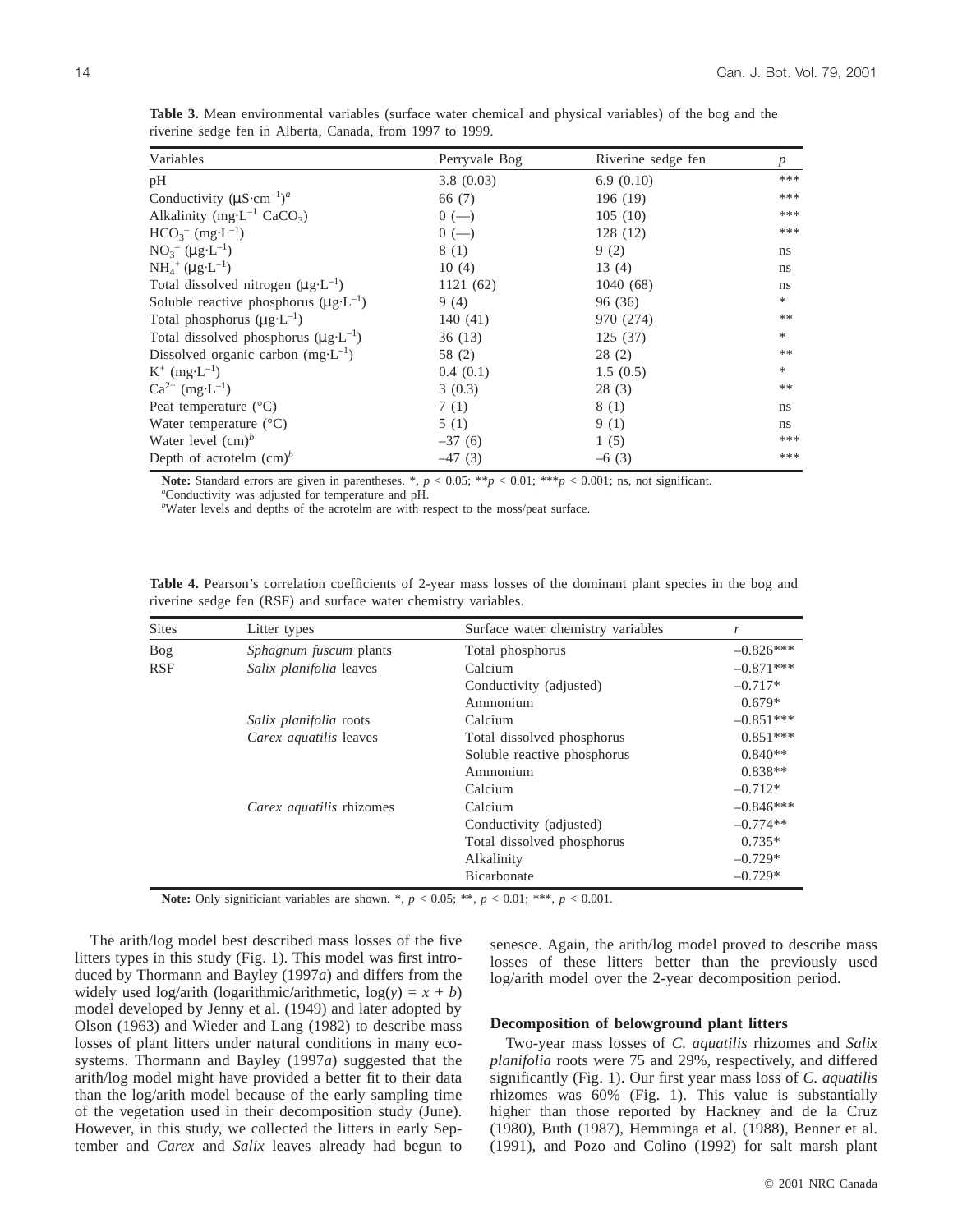| References                    | Location                                                 | Plant species and litter type                                 | Mass loss $(\%)$ |
|-------------------------------|----------------------------------------------------------|---------------------------------------------------------------|------------------|
| This study                    | Riverine sedge fen, Alberta,<br>Canada                   | Carex aquatilis rhizomes                                      | 60               |
|                               |                                                          | Salix planifolia roots                                        | 20               |
| Tupacz and Day (1990)         | Great Dismal Swamp, Vir-<br>ginia/North Carolina, U.S.A. | Chamaecyparis thyoides (L.) BSP. roots                        | 26               |
|                               |                                                          | Quercus spp. roots                                            | 35               |
|                               |                                                          | Taxodium distichum (L.) Rich. roots                           | 36               |
|                               |                                                          | Acer rubrum L., and Nyssa spp. roots                          | 40               |
| Wrubleski et al. (1997)       | Freshwater marsh, Manitoba,<br>Canada <sup>a</sup>       | Scolochloa festucacea (Willd.) Link<br>roots/rhizomes         | $60 - 67$        |
|                               |                                                          | Phragmites australis (Cav.) Trin. ex Steud.<br>roots/rhizomes | $58 - 77$        |
|                               |                                                          | Scirpus lacustris L. roots/rhizomes                           | $38 - 58$        |
|                               |                                                          | Typha glauca Godr. roots/rhizomes                             | $48 - 54$        |
| Benner et al. (1991)          | Salt marsh, Georgia, U.S.A.                              | Spartina alterniflora Loisel. roots/rhizomes                  | 53               |
| Hemminga et al. (1988)        | Salt marsh, The Netherlands <sup>b</sup>                 | Spartina anglica Hubbard roots/rhizomes                       | $37 - 55$        |
| Puriveth (1980)               | Freshwater marsh, Wisconsin,<br>U.S.A.                   | Typha latifolia L. roots/rhizomes                             | 72               |
|                               |                                                          | Sparganium eurycarpum Engelm. ex Gray<br>roots/rhizomes       | 58               |
|                               |                                                          | Scirpus fluviatilis (Torr.) Gary roots/rhizomes               | 40               |
| Pozo and Colino (1992)        | Salt marsh, Spain                                        | Spartina maritima (Curt.) Fernald<br>roots/rhizomes           | 42               |
| Hartmann (1999)               | Rewetted fen, Germany                                    | Carex riparia Curtis roots                                    | 47               |
|                               |                                                          | Carex paniculata L. roots                                     | 31               |
|                               |                                                          | Phragmites australis roots                                    | 15               |
| Buth (1987)                   | Salt marsh, The Netherlands <sup>c</sup>                 | Puccinellia maritima (Huds.) Parl. roots                      | 32               |
|                               |                                                          | Halimione portulacoides (L.) Aellen roots                     | 27               |
|                               |                                                          | Spartina anglica roots                                        | 18               |
| Hackney and de la Cruz (1980) | Tidal marsh, Mississippi, U.S.A.                         | Juncus roemerianus Scheele roots                              | 27               |
|                               |                                                          | Spartina cynosuroides (L.) Roth roots/rhizomes                | 21               |
|                               |                                                          | Juncus roemerianus rhizomes                                   | 16               |
| Heal et al. (1978)            | Bog, United Kingdom                                      | Eriophorum vaginatum L. roots                                 | 12               |
|                               |                                                          | Calluna vulgaris (L.) Hull belowground stems                  | 7                |
|                               |                                                          | Calluna vulgaris roots                                        | 5                |

**Table 5.** Mass losses of belowground plant tissues in wetland ecosystems after 1 year.

*a* Different flooding regimes.

<sup>b</sup>Three different aquatic ecosystems, mass losses at a depth of 3 cm.

*c* 30-week decomposition period, mass losses at a depth of 10 cm.

species, by Hartmann (1999) for freshwater wetland plant species, and by Heal et al. (1978) for bog plant species (Table 5).

It is interesting that few studies have examined decomposition rates of belowground tissues of wetland plant species, since a number of studies have suggested that the belowground biomass of some peatland plant species may significantly exceed that of the aboveground biomass (Bernard and Fiala 1986; Wallén 1986; Backéus 1990; Saarinen 1996). Rhizomes form most of the belowground biomass of *Carex* species in arctic ecosystems (59%) (Carlsson et al. 1990), while fine roots are more prevalent at more temperate latitudes (78–90%) (Bernard 1973; Saarinen 1996), a reflection of deeper soil horizons and greater water and nutrient availability at more southern latitudes. Fine roots appear to be the principal nutrient-absorptive organs and extend to great depths, often to the mineral soil horizon underlying the organic soil horizon (Saarinen 1996). However, Brooker et al. (1999) determined that rhizomes of *Carex bigelowii* Torr. ex Schwein. aid in the acquisition of N from the soil solution and fine roots are not the only nutrient-absorptive organs.

While rhizomes vary in longevity, depending on the species of *Carex* (Bernard and Fiala 1986), the fine roots of sedges and woody plant species are short-lived and have rapid turnover rates, thereby constituting a major component of carbon and nutrient cycles in many ecosystems (Saarinen 1996). Previous studies in forest ecosystems indicate that fine roots of woody plant species account for up to 75% of the total net primary production (Persson 1978; Fogel 1983; Nadelhoffer and Raich 1992; Burke and Raynal 1994) and lose between 12 and 25% of their mass within the first year of decomposition (Fogel and Hunt 1979; Berg 1981; McClaugherty et al. 1982). Those mass losses are similar to the mass losses we observed for *Salix planifolia* roots after 2 years (29%; Fig. 1). In contrast, mass losses of roots of woody plant species in the Great Dismal Swamp (Tupacz and Day 1990) generally exceeded those of *Salix planifolia*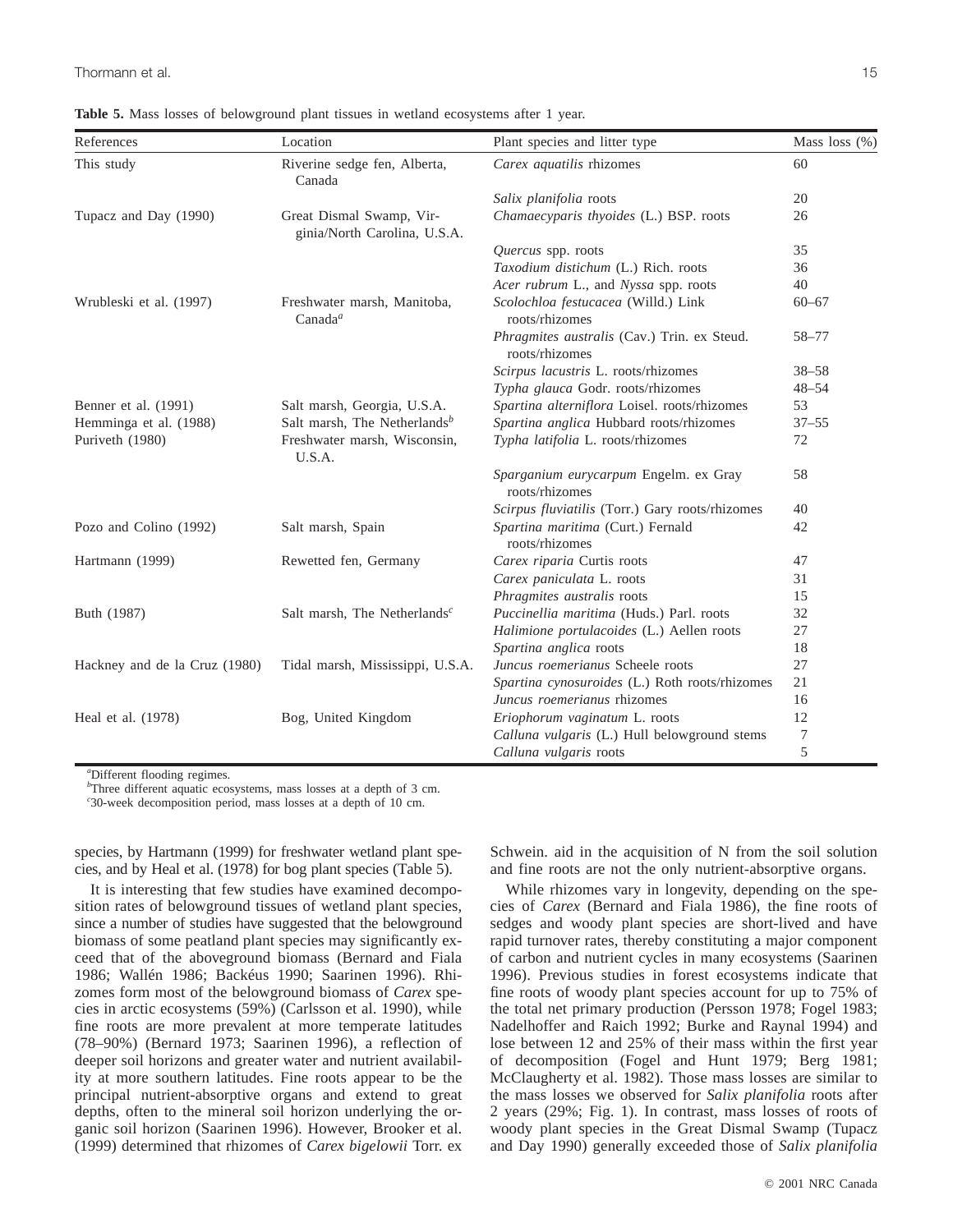in our study (Table 5), which can be attributed to differences in the plant litter and environmental conditions for those studies. These data further confirm the importance of examining belowground plant litters in the nutrient budget of peatlands.

#### **Decomposition of aboveground plant litters**

*Carex aquatilis* leaves lost 38 and 54% of their mass after 1 and 2 years, respectively (Fig. 1). First-year mass losses in our study are similar to those reported previously by Verhoeven and Arts (1992) (27–45%, floating fen, The Netherlands), Szumigalski and Bayley (1996*a*) (31–45%, boreal rich fens, Alberta), Thormann and Bayley (1997*a*) (50–59%, boreal rich fens, Alberta), and Arp et al. (1999) (58%, subalpine rich fens, Colorado) but are higher than those reported by Bartsch and Moore (1985) (6–27%, subarctic fen, Quebec).

Mass losses of *Salix planifolia* leaves were 43% after 1 year and 48% after 2 years and were similar to those of *C. aquatilis* leaves (Fig. 1). These results contradict those of Thormann and Bayley (1997*a*) who determined mass losses of *Salix pedicellaris* Pursh leaves to be significantly lower than those of *Carex lasiocarpa* leaves in a rich fen 1 km west of this sedge fen. These differences can be explained in part by the use of different species of *Carex* and *Salix* and significantly lower surface water phosphorus concentrations in their floating sedge fen compared with this riverine sedge fen (Table 3). Although decomposition rates of *Salix* litter are rarely measured, our data are within the range reported by Heal and French (1974) (33%, bog, Norway) and Thormann and Bayley (1997*a*) (42%, rich fen, Alberta). However, *Salix* spp. mass losses in a subarctic fen were substantially lower (Bartsch and Moore 1985) (17%, Quebec).

#### *Sphagnum fuscum* **mass losses**

*Sphagnum fuscum* lost 16% and 21% of its mass after one and 2 years, respectively, with the majority of these mass losses occurring within the first 20 days of decomposition (16%) (Fig. 1). After 20 days, mass losses are nearly linear up to 2 years and only an additional 5% of mass was lost (Fig. 1). These mass loss values are similar to those reported in previous studies and are comparable to those of *Salix planifolia* roots (Fig. 1). Szumigalski and Bayley (1996*a*) reported first- and second-year mass losses of 14 and 15%, respectively, in a bog approximately 55 km north of our bog. S*phagnum* mass losses were just over 10% after 14 months in a bog in northwestern Ontario, Canada (Rochefort et al. 1990) and after 10 months in a bog in Sweden (Johnson and Damman 1991).

The difference in mass losses between this and other studies can, in part, be explained by species, surface water chemistry, environmental, and methodological differences inherent to these studies. For example, the use of different plant species and tissues (leaves, petioles, stems, and (or) mixtures thereof) will result in different mass losses because of inherently different tissue nutrient concentrations. Similarly, decomposition studies at higher latitudes indicate lower mass losses for similar litter types (Bartsch and Moore 1985). These may result from lower temperatures and soil and water nutrient concentrations at higher latitudes, factors that have been implicated previously in lower decomposition rates (Clymo 1965; Bridgham and Richardson 1992; Szumigalski and Bayley 1996*a*; Thormann and Bayley 1997*a*). Furthermore, the degree of senescence (Ohlson 1987), drying temperature (Clymo 1965), and placement of the plant litter within the peat horizon (Santelmann 1992) affect decomposition rates and result in differences among studies.

#### **The role of litter quality on mass losses**

#### *Total carbon tissue concentrations*

Initial TC tissue concentrations were similar for all five litter types, ranging from 430 (*C. aquatilis* rhizomes) to  $470 \text{ mg}\cdot\text{g}^{-1}$  (*Salix planifolia* leaves) and did not change significantly over the 2-year decomposition period (Fig. 2). These values are similar to those reported previously from southern boreal and subalpine bog and fen vegetation (Szumigalski and Bayley 1996*a*; Thormann and Bayley 1997*a*; Hartmann 1999; Arp et al. 1999).

TC tissue concentrations correlated significantly with mass losses of *C. aquatilis* rhizomes and *Salix planifolia* roots (Table 1). Roots and rhizomes are the principal nutrient storage organs of many plant species during late fall, winter, and early spring, and many woody and herbaceous plant species translocate photosynthates and nutrients from aboveground tissues into roots and rhizomes prior to their senescence and death (Berendse and Jonasson 1992). This leaves more recalcitrant molecules in the leaves and increases the concentrations of more labile and smaller molecules in the belowground tissues. This may explain the significant correlation between mass losses and TC tissue concentrations of *Salix planifolia* roots and *C*. *aquatilis* rhizomes (Table 1).

Short-term peat and carbon accumulation potentials of these five litters were calculated using previously reported NPP values for species of *Carex* and *Salix* (Szumigalski and Bayley 1996*b*; Thormann and Bayley 1997*b*) and the estimated proportion of below- to above-ground plant production in western continental fens and bogs (1:1; Campbell et al. 2000). Using these data, almost two-thirds of the total accumulated sedge peat (61%) and carbon (65%) in the riverine sedge fen originated from *C. aquatilis* leaves, with the remainder originating from *C*. *aquatilis* rhizomes (Table 2) after the first 2 years of decomposition. This disparity resulted from the significantly higher rate of decomposition of the rhizomes (75%) compared with the leaves (54%) over the 2-year decomposition period (Fig. 1) and the use of a very conservative equal partitioning of above- and belowground NPP (Campbell et al. 2000). The ratio of the aboveto below-ground plant tissue contribution to the peat and carbon accumulation potential would be more similar if a less conservative estimate of the contribution of the belowground plant tissues to the total plant production is used in the calculations. Most of the belowground plant tissues (rhizomes and roots, the latter were not measured as part of this study) are located in the catotelm and receive oxygen through aerenchyma tissues (Fagersted 1992; Jackson and Armstrong 1999). Therefore, the combination of high belowground NPP and significantly lower rates of decomposition in the catotelm (Damman 1996) results in a significant contribution of belowground plant tissues to the development of peatlands characterized by a significant presence of rhizomatous plant species, such as species of *Carex*.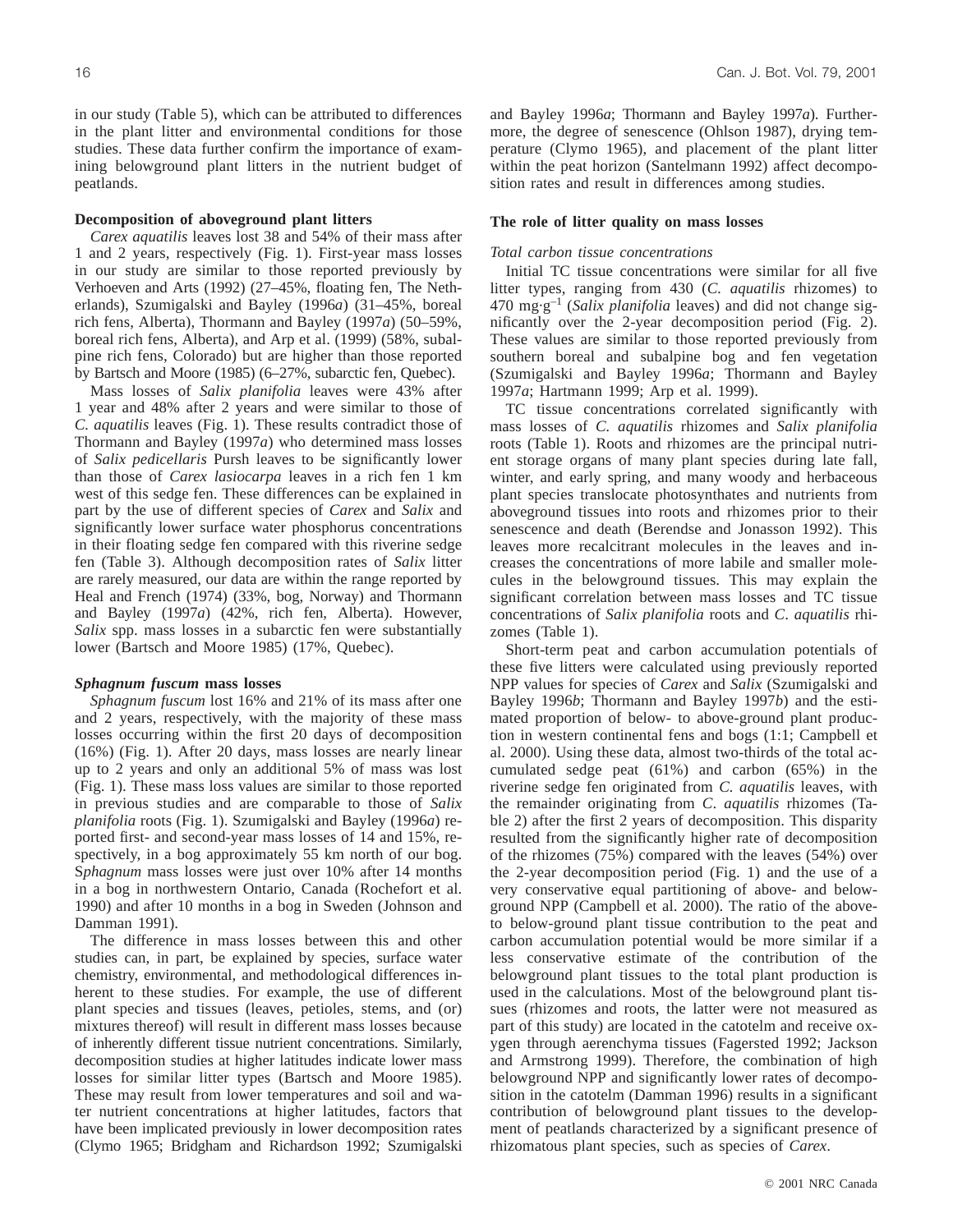Despite significantly different rates of decomposition (Fig. 1), *Salix planifolia* leaves and roots contribute similar amounts of peat and carbon to the fen (Table 2). However, owing to their low NPP, their contribution to the accumulation of peat and carbon in the riverine sedge fen is negligible compared with the contribution of the *Carex* litters (Table 2). The peat and carbon accumulation potentials of *Sphagnum fuscum* over the first 2 years of decomposition in the bog are similar to those reported by Thormann et al. (1999*a*). This suggests that rates of peat and carbon accumulation are similar among bogs in southern boreal Alberta.

#### *Total nitrogen tissue concentrations*

Initial TN concentrations ranged from 6.8 mg·g<sup>-1</sup> in *Sphagnum fuscum* to 20  $mg \cdot g^{-1}$  in *C. aquatilis* leaves and they increased significantly over the 2-year decomposition period in the *Salix planifolia* litters but not in the sedge and bryophyte litters (Fig. 2). The TN tissue concentrations of the bryophyte litter were always lower than those of the fen vascular plant litters (Fig. 2). Our TN values are similar to those of Szumigalski and Bayley (1996*a*), Bartsch and Moore (1985), Ohlson (1987), Thormann and Bayley (1997*a*), and Arp et al. (1999). Nonsignificant changes in tissue TN concentrations have been reported previously (Szumigalski and Bayley 1996*a*) and may indicate similar rates of losses of N owing to leaching and microbial assimilation during the process of decomposition. Only the mass losses of the *Salix* litters were correlated significantly with TN tissue concentrations (Table 1). Both of these litters had similar initial TN tissue concentrations; however, they diverged during the decomposition process, with the leaf litter having significantly higher tissue concentrations of TN after 2 years (Fig. 2). This partially contributed to significantly higher mass losses for *Salix planifolia* leaves compared with roots over the 2-year decomposition period (29 vs. 48%, respectively) (Fig. 1).

#### *TC:TN quotients*

The initial TC:TN quotient of the litter is important in the decomposition process, because microbial populations (fungi and bacteria) accumulate nutrients, such as N, P, or K, during the early stages of decomposition (Verhoeven et al. 1990; Taylor et al. 1991) and low concentrations of these nutrients in the litter may lead to lower decomposition rates. In this study, TC:TN quotients decreased significantly only in *Salix planifolia* leaves, while remaining similar in the other four litter types (Fig. 2). Our TC:TN quotients are similar to those previously reported from bog and fen vegetation in North America (Szumigalski and Bayley 1996*a*; Thormann and Bayley 1997*a*; Arp et al. 1999). Initial TC:TN quotients ranged from 22 in *C. aquatilis* leaves to 68 in *Sphagnum fuscum* and decreased slightly, but not significantly, over the 2-year decomposition period (Fig. 2). These decreases are the result of increasing TN and constant TC tissue concentrations (Fig. 2). Although TC:TN quotients were negatively correlated with mass losses of all five litter types, the correlation was significant only for *Salix planifolia* leaves (Table 1).

Net immobilization of N occurs at TC:TN quotients above approximately 30 (Parnas 1974), resulting in decreases of the TC:TN quotient over time. Conversely, net mineralization occurs at lower TC:TN quotients owing to the equal utilization of N and C by microbial populations, resulting in insignificant changes in the TC:TN quotient (Verhoeven et al. 1990). The initial TC:TN quotients of four of the five litter types were above 30 (*Sphagnum fuscum*, *Salix planifolia* leaves and roots, *Carex aquatilis* rhizomes) and they all decreased during the decomposition process, albeit significantly only in *Salix planifolia* leaves (Fig. 2). This suggests that net immobilization, rather than mineralization, occurred. Conversely, the initial TC:TN quotient of *C*. *aquatilis* leaves was below 30 and it changed very little between sampling periods (Fig. 2).

Mass losses over the first 2 years of decomposition could not be predicted based on the TC:TN quotients. Neither the initial TN tissue concentrations, nor the initial TC:TN quotient of the litter is indicative of decomposition rates in this study, contradicting previous results by Taylor et al. (1991), Verhoeven et al. (1992), Szumigalski and Bayley (1996*a*), and Thormann and Bayley (1997*a*), who determined that litters with lower initial TC:TN quotients, and hence higher initial TN tissue concentrations, have higher decomposition rates.

#### *Total phosphorus tissue concentrations*

Initial TP tissue concentrations ranged from 5.0 (*Sphagnum fuscum*) to 21.0 mg·g<sup>-1</sup> (*C. aquatilis* rhizomes) (Fig. 2). During the 2-year decomposition period, TP tissue concentrations showed a variable pattern, decreasing substantially during the early stages of decomposition before increasing during the later stages of decomposition (Fig. 2). Decreases in TP tissue concentrations of aboveground litter during the process of decomposition have been reported previously by Puriveth (1980), Verhoeven and Arts (1992), and Davis and van der Valk (1978). Decreases in P tissue concentrations in litter has been attributed to leaching during the early stages of decomposition. Subsequent increases in TP tissue concentrations have been attributed to assimilation by microbial populations from the surrounding water or soil solution and absorption by the decomposing plant materials (Puriveth 1980) during the later stages of decomposition.

TP concentrations were significantly correlated with the decay of both leaf litters (Table 1), indicating that higher concentrations of TP in *C. aquatilis* and *Salix planifolia* leaves resulted in increased mass losses. This trend does not apply to *C*. *aquatilis* rhizomes, which lost significantly more mass than the other four litter types (Fig. 1) and showed a negative correlation (not significant) between mass losses and TP tissue concentrations (Table 1). However, *C*. *aquatilis* rhizomes had significantly higher initial tissue concentrations of TP (21.0 mg·g<sup>-1</sup>) (Fig. 2), which may partially account for the large mass losses observed in this study.

Mass losses of *Salix planifolia* roots in the riverine sedge fen were similar to those of *Sphagnum fuscum* in the bog (29 and 21%, respectively) after 2 years (Fig. 1). These litter types differ significantly in TN and TP tissue concentrations, with the *Salix planifolia* roots having significantly higher tissue concentrations of both tissue nutrients (Fig. 2). Furthermore, surface water nutrient concentrations were significantly higher in the fen than the bog (Table 3) and should have contributed to higher mass losses of the root litter than the bryophyte litter. Despite the greater availability of nutrients to microbial communities in the fen, it is possible that the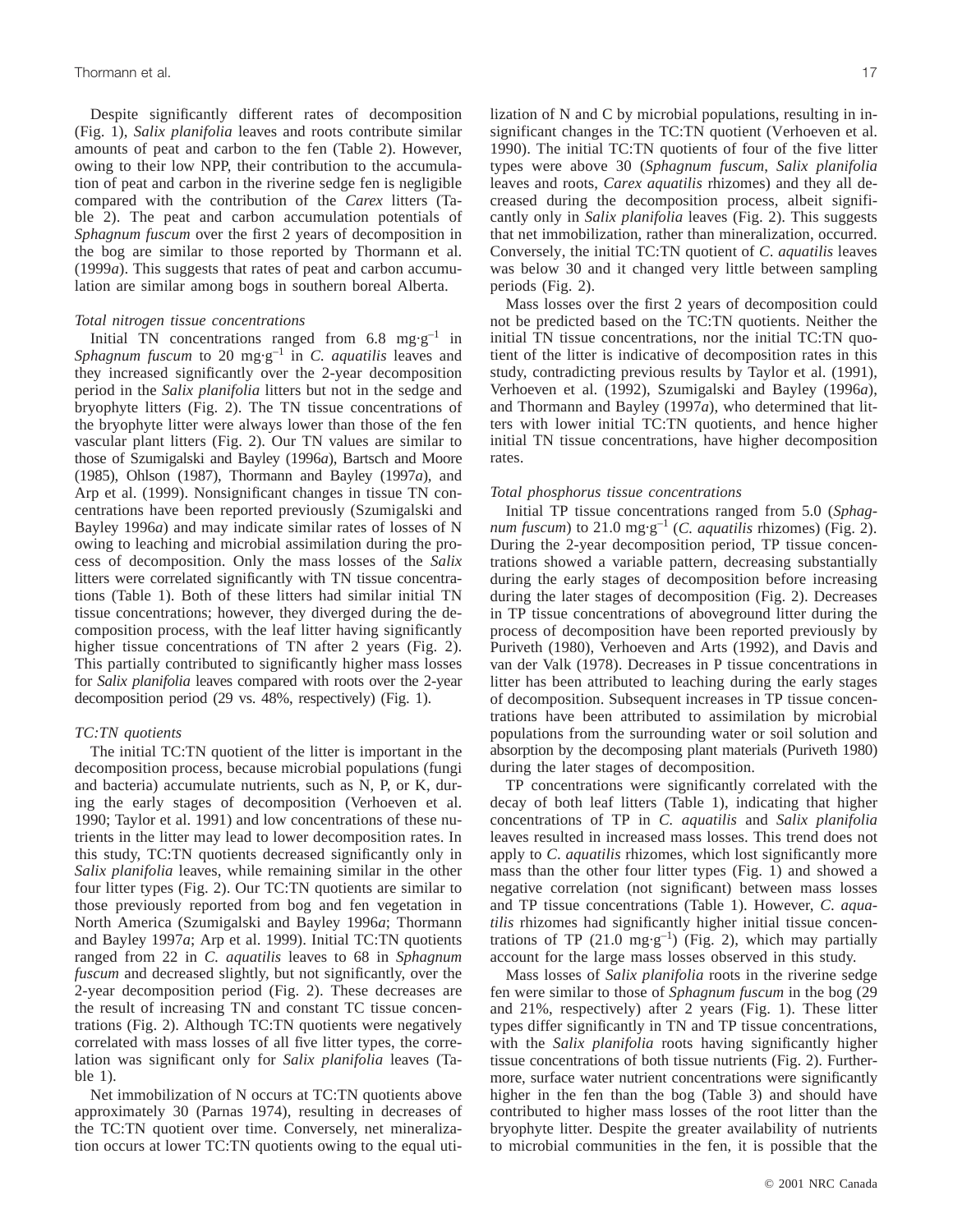root litter had higher concentrations of recalcitrant, structural carbohydrates, such as lignin and cellulose, than the bryophyte litter, thereby decreasing decomposition rates. Similarly, mass losses of *C. aquatilis* rhizomes significantly exceeded those of *C*. *aquatilis* leaves (74 vs. 54%, respectively) (Fig. 1), despite significantly lower tissue concentrations of TN and TP throughout the first 2 years of decomposition (Fig. 2). Hartmann (1999) determined that initial TN tissue concentrations of belowground tissues did not correlate with first year mass losses of her fen vegetation, indicating an inverse relationship between initial TN tissue concentrations and mass losses. Although neither she, nor we, measured cellulose and lignin tissue concentrations of our litters, Coulson and Butterfield (1978) suggested that the amount of cellulose associated with lignin (lignocellulose) affects mass losses of plant litters. Plant litters with high concentrations of lignocellulose are very resistant to decomposition (Benner et al. 1984).

#### *Fungi*

Physical characteristics of the litter types may significantly affect mass losses and may be more important than either environmental or litter quality variables. Litter that provides a large surface area for microbial (fungi and bacteria) attack may decompose faster than litter with a comparatively smaller surface area, despite a lower nutrient availability to microbial populations in the former litter type (Seliskar et al. 1977). Although *Salix planifolia* fine roots and *C. aquatilis* rhizomes may have similarly large surface areas for microbial attack, the root litter may have larger concentrations of decomposition-resistant materials, such as lignin and other phenolic compounds. For example, the presence of ectomycorrhizal fungal mycelium may increase cell wall lignification (Campbell and Ellis 1992) and phenolic (Horan et al. 1988) compound deposition by the host plant near the contact zone with the fungus as a defense mechanism. This may result in lower mass losses compared with non-mycorrhizal or non-ectomycorrhizal plant tissues, such as *C. aquatilis* rhizomes (Thormann et al. 1999*b*) or aboveground plant tissues. Thormann et al. (1999*b*) showed that roots of *Salix planifolia* were ectomycorrhizal in the riverine sedge fen. These fungi form a Hartig net and mantle in and around the roots of the host plant. Furthermore, the principal structural cell wall component of fungi is chitin and it is broken down poorly if at all through the saprophytic activities of other fungi (Carlile and Watkinson 1994). Thus, higher *C. aquatilis* rhizome mass losses could be the result of increased surface area for microbial attack due to aerenchyma tissue (oxygen-conducting tissues) (Fagersted 1992; Jackson and Armstrong 1999), significantly higher initial TP tissue concentrations (Table 1), and the absence of ectomycorrhizal fungal tissues (Thormann et al. 1999*b*).

#### **The role of surface water chemistry variables on mass losses**

Alkalinity-related surface water variables were negatively correlated with mass losses of the above- and below-ground litter types in the riverine sedge fen (Table 4). Similar negative correlations between the acidity–alkalinity gradient variables and mass losses in southern boreal poor and rich fens were previously reported by Szumigalski and Bayley (1996*a*), who suggested that the decomposition of litter in their study was inhibited by increased alkalinity, i.e., higher pH. In contrast, Tóth and Zlinszky (1989) and Verhoeven et al. (1990) found that decomposition of plant litter was inhibited at low pH. However, Farrish and Grigal (1988) and Bridgham and Richardson (1992) suggested that only anaerobic decay of plant litter is retarded at low pH and that aerobic decay may be unaffected or slightly enhanced by a decreasing pH. Our data support their hypothesis. Similarly, conductivity, alkalinity, and  $HCO_3^-$  surface water concentrations (Table 4) may have retarded mass losses of both *C. aquatilis* litters and *Salix planifolia* leaves. Also, most fungi are acidophiles and fungi constitute the dominant decomposer community in low pH ecosystems compared to bacteria (Latter et al. 1967). Therefore, a lower pH likely enhances their abilities to decompose plant litters.

TDP and NH4 <sup>+</sup> surface water concentrations correlated positively with mass losses of both *C. aquatilis* litter types and *Salix planifolia* leaves (Table 4). This suggests that their decomposition may be enhanced by a higher nutrientavailability to decomposer microbial populations, thereby supporting results by Coulson and Butterfield (1978), Slapokas and Granhall (1991), and Szumigalski and Bayley (1996*a*). Conversely, other studies suggest that wetlands richer in nutrients do not have higher decomposition rates (Bayley et al. 1985; Rochefort et al. 1990; Bridgham and Richardson 1992). Thormann and Bayley (1997*a*) determined that increased TDP surface water concentrations were negatively correlated with mass losses of *C*. *aquatilis* leaves in the same fen. In addition, mass losses of *Sphagnum fuscum* in the bog were negatively correlated with TP surface water concentrations (Table 4). These conflicting data suggest that other variables may be more important in the decomposition of plant litters in peatlands, such as water levels (Thormann et al. 1999*a*), litter quality and morphology, or the composition of microbial communities.

# **Conclusions**

This is the first study that examined decomposition rates of belowground litter of the dominant sedge and shrub species and compared them with the aboveground plant litters in North American peatlands. Mass losses of *C. aquatilis* rhizomes (75%) significantly exceeded those of *C*. *aquatilis* leaves (54%), *Salix planifolia* leaves (48%), and *Salix planifolia* roots (29%) in a rich fen and *Sphagnum fuscum* (21%) in a bog after 2 years. Mass losses of the aboveground plant litters of the fen vegetation and the bog bryophyte were similar to those reported in previous studies in North America and Europe. Mass loss differences could only partially be explained by differences in litter quality or surface water chemistry and other variables, such as lignin, cellulose, chitin, and (or) other elemental nutrient concentrations, as well as litter morphology or different microbial populations, may influence decomposition rates.

Owing to the large contribution of belowground tissues of many wetland plant species to the total plant production, these tissues constitute a major component of carbon and nutrient cycles in wetlands. Decomposition rates of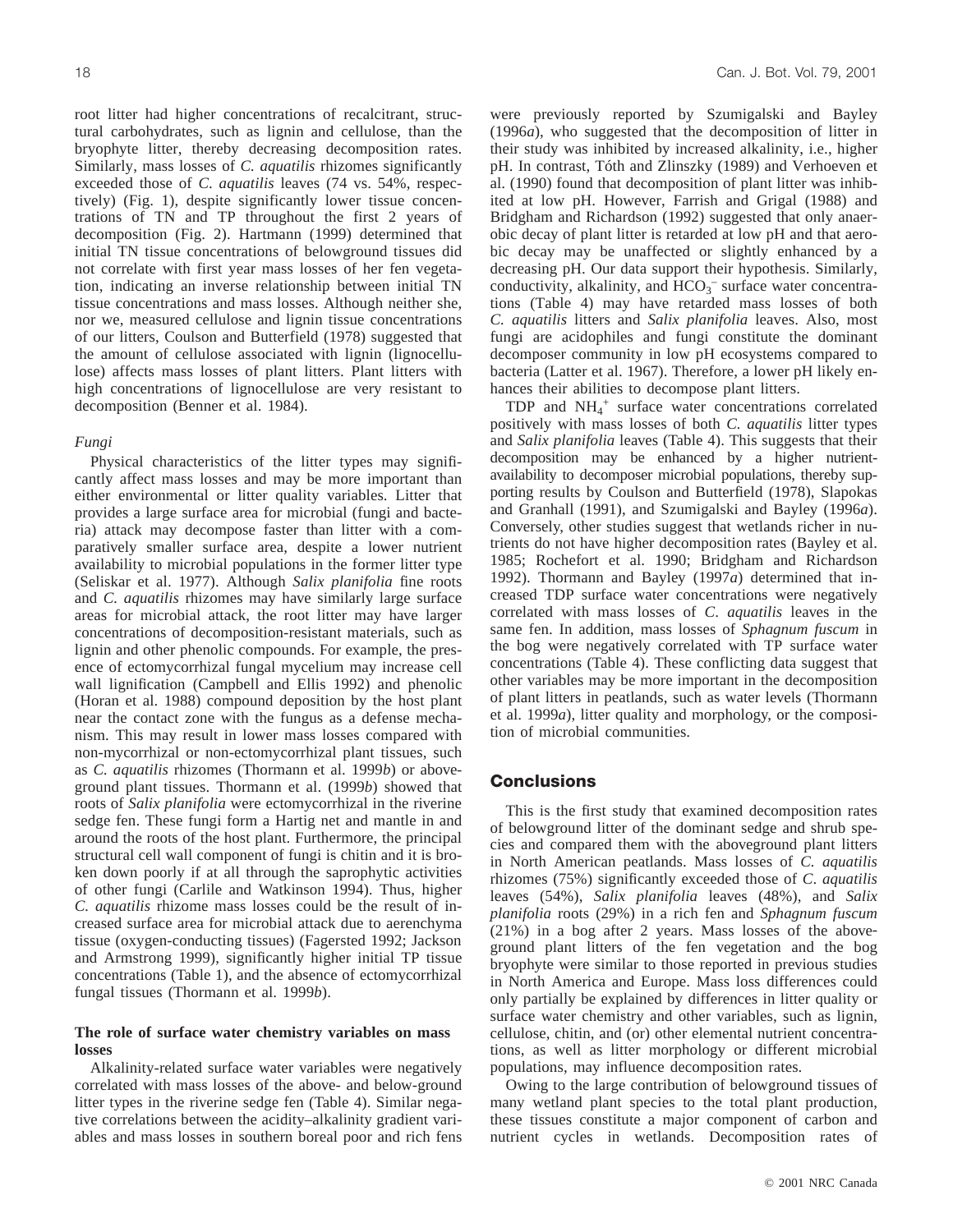*C. aquatilis* rhizomes are high in the acrotelm. These rates, however, may decrease significantly in the catotelm under anoxic conditions and, along with fine roots, rhizomes constitute a significant contribution to peat and carbon accumulation in sedge-dominated wetlands. Our data indicate that nearly one-third of all the sedge peat and carbon originates from rhizomatous plant tissues in this fen. We did not examine decomposition rates of *C*. *aquatilis* roots; however, they too constitute a significant portion of the total belowground production and would have increased the importance of belowground plant tissues relative to aboveground plant tissues in the development of peatlands in boreal Canada.

# **Acknowledgements**

The authors thank Brian Rolseth, Patricia Burgess, and Rachel Mount for surface water and tissue nutrient analyses and Grace Hill-Rackette and Melissa Piercey for assistance in the field. We also thank Donna Cherniawsky, David Locky, and two anonymous referees for revising earlier versions of this manuscript. Funding for this research was provided by Natural Sciences and Engineering Research Council of Canada grants to S.E.B. and R.S.C., and a Circumpolar/Boreal Alberta Research Grant (Canadian Circumpolar Institute, University of Alberta), a Challenge Grants in Biodiversity research grant (Department of Biological Sciences, University of Alberta and the Alberta Conservation Association), and three Society of Wetland Scientists student research grants to M.N.T.

# **References**

- Arp, C.D., Cooper, D.J., and Stednick, J.D. 1999. The effects of acid rock drainage on *Carex aquatilis* leaf litter decomposition in Rocky Mountain fens. Wetlands, **19**: 665–674.
- Backéus, I. 1990. Production and depth distribution of fine roots in a boreal open bog. Ann. Bot. Fenn. **27**: 261–265.
- Bartsch, I., and Moore, T.R. 1985. A preliminary investigation of primary production and decomposition in four peatlands near Schefferville, Québec. Can. J. Bot. **63**: 1241–1248.
- Bayley, S.E., Zoltek, J., Hermann, A.J., Dolan, T.J., and Tortora, L. 1985. Experimental manipulation of nutrients and water in a freshwater marsh: effects on biomass, decomposition and nutrient accumulation. Limnol. Oceanogr. **30**: 500–512.
- Benner, R., Maccubbin, A.E., and Hodson, R.E. 1984. Anaerobic biodegradation of the lignin and polysaccharide components of lignocellulose and synthetic lignin by sediment microflora. Appl. Environ. Microbiol. **47**: 998–1004.
- Benner, R., Fogel, M.L., and Sprague, E.K. 1991. Diagenesis of belowground biomass of *Spartina alterniflora* in salt-marsh sediments. Limnol. Oceanogr. **36**: 1358–1374.
- Berendse, F., and Jonasson, S. 1992. Nutrient use and nutrient cycling in northern ecosystems. *In* Arctic ecosystems in a changing climate: an ecophysiological perspective. *Edited by* F.S. Chapin, III, R.L. Jefferies, J.F. Reynolds, G.R. Shaver, and J. Svoboda. Academic Press, London. pp. 337–356.
- Berg, B. 1981. Litter decomposition studies within Sweden. Data on weight loss and organic chemical composition. Swedish Coniferous Forest Project, Uppsala, Sweden. Internal Report No. 101.
- Bernard, J.M. 1973. Production ecology of wetland sedges: The genus *Carex*. Pol. Arch. Hydrobiol. **20**: 207–214.
- Bernard, J.M., and Fiala, K. 1986. Distribution and standing crop of living and dead roots in three wetland *Carex* species. Bull. Torr. Bot. Club, **113**: 1–5.
- Bridgham, S.D., and Richardson, C.J. 1992. Mechanisms controlling soil respiration  $(CO_2$  and  $CH_4$ ) in southern peatlands. Soil Biochem. **24**: 1089–1099.
- Bridgham, S.D., Faulkner, S.P., and Richardson, C.J. 1991. Steel rod oxidation as a hydrologic indicator in wetland soils. Soil Sci. Soc. Am. J. **55**: 856–862.
- Brinson, M.M., Lugo, A.E., and Brown, S. 1981. Primary productivity, decomposition and consumer activity in freshwater wetlands. Ann. Rev. Ecol. Syst. **12**: 123–161.
- Brooker, R.W., Callaghan, T.V., and Jonasson, S. 1999. Nitrogen uptake by rhizomes of the clonal sedge *Carex bigelowii*: a previously overlooked nutritional benefit of rhizomatous growth. New Phytol. **142**: 35–48.
- Burke, M.K., and Raynal, D.J. 1994. Fine root growth phenology, production and turnover in a northern hardwood forest ecosystem. Plant Soil, **162**: 135–146.
- Buth, G.J.C. 1987. Decomposition of roots of three plant communities in a Dutch salt marsh. Aquat. Bot. **29**: 123–138.
- Campbell, M.M., and Ellis, B.E. 1992. Fungal elicitor-mediated responses in pine cell cultures: Cell wall bound phenolics. Phytochemistry, **31**: 737–742.
- Campbell, C., Vitt, D.H., Halsey, L.A., Campbell, I.D., Thormann, M.N., and Bayley, S.E. 2000. Net primary production and standing biomass in northern continental wetlands. Northern Forestry Centre, Edmonton, Alta. Information report No. NOR-X-369.
- Carlile, M.J., and Watkinson, S.C. 1994. The fungi. Academic Press, San Diego, Calif.
- Carlsson, B.A., Jónsdóttir, I.S., Svensson, B.M., and Callaghan, T.V. 1990. Aspects of clonality in the Arctic: a comparison between *Lycopodium annotinum* and *Carex bigelowii*. *In* Clonal growth of plants: regulation and function. *Edited by* J. van Goenendael and H. de Kroon. SPB Academic Publishing, The Hague, The Netherlands. pp. 131–151.
- Chamie, J.P. M., and Richardson, C.J. 1978. Decomposition in northern wetlands. *In* Freshwater wetlands: ecological processes and management potential. *Edited by* R.E. Good, D.F. Whigham, and R.L. Simpson. Academic Press, New York. pp. 115–131.
- Clymo, R.S. 1965. Experiments on breakdown of *Sphagnum* in two bogs. J. Ecol. **53**: 747–757.
- Coulson, J.C., and Butterfield, J. 1978. An investigation of the biotic factors determining the rate of plant decomposition on a blanket bog. J. Ecol. **66**: 631–650.
- Damman, A.W.H. 1996. Peat accumulation in fens and bogs. *In* Northern peatlands and global climate change. *Edited by* R. Laiho, J. Laine, and H. Vasander. Academy of Finland 1/96, Hyytiala, Finland. pp. 213–222.
- Davis, C.B., and van der Valk, A.G. 1978. The decomposition of standing and fallen litter of *Typha glauca* and *Scirpus fluviatilis*. Can J. Bot. **56**: 662–675.
- Ecoregions Working Group. 1989. Ecoclimatic regions of Canada, first approximation. Sustainable Development Branch, Canadian Wildlife Service, Environment Canada, Ottawa, Ont. Canada Committee on Ecological Land Classification, Ecological Land Series, No. 23.
- Environment Canada. 1982. Canadian climate normals, 1951– 1980, temperature and precipitation, prairie provinces. Canadian Climate Program, Ottawa, Ont.
- Fagersted, K.V. 1992. Development of aerenchyma in roots and rhizomes of *Carex rostrata* (Cyperaceae). Nord. J. Bot. **12**: 115–120.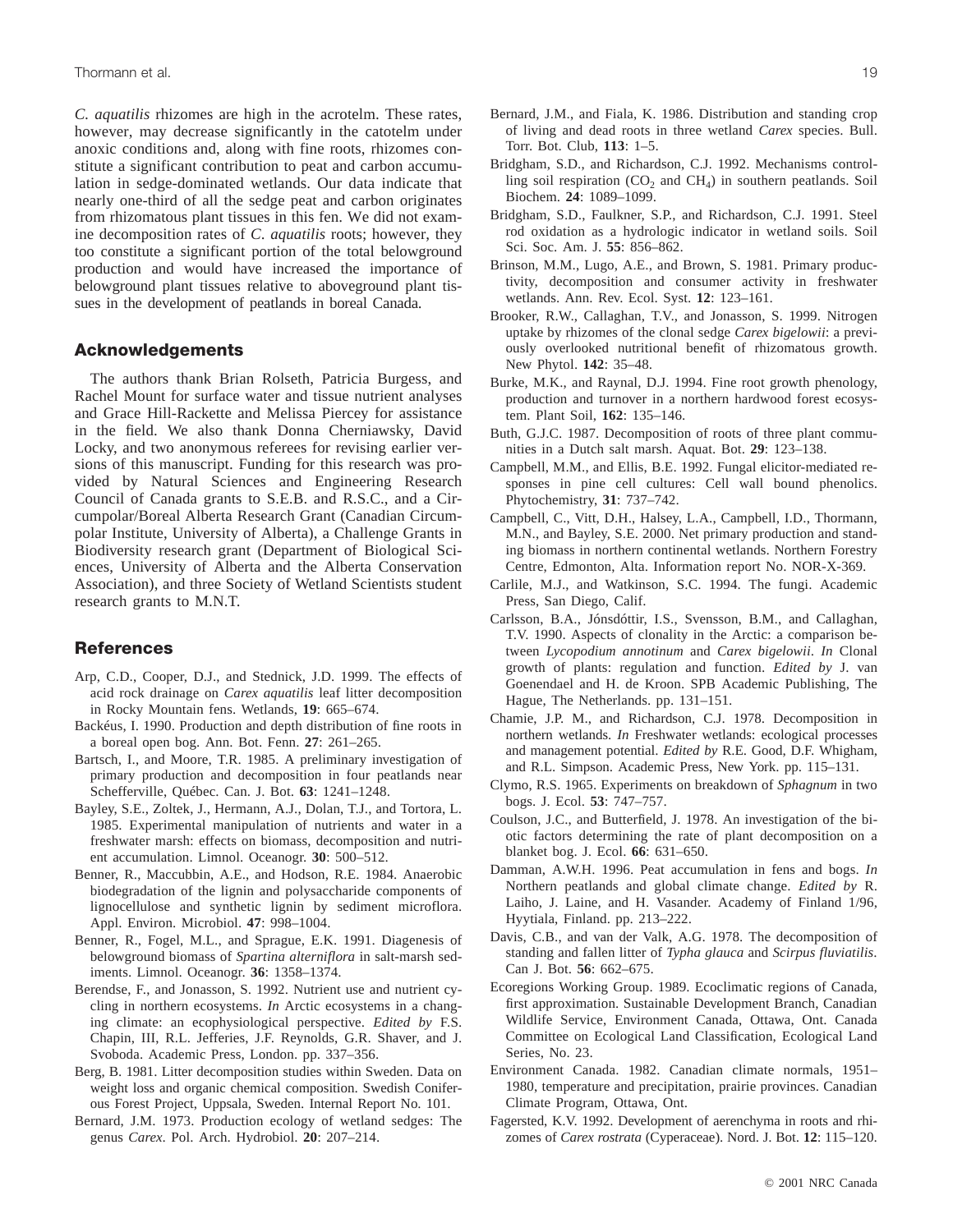- Farrish, K.W., and Grigal, D.F. 1988. Decomposition in an ombrotrophic bog and a minerotrophic fen in Minnesota. Soil Sci. **145**: 353–358.
- Fogel, R. 1983. Root turnover and productivity of coniferous forests. Plant Soil, **71**: 75–85.
- Fogel, R., and Hunt, G. 1979. Fungal and arboreal biomass in a western Oregon Douglas-fir ecosystem. Distribution patterns and turnover. Can. J. For. Res. **9**: 245–256.
- Gorham, E. 1991. Northern peatlands: role in the carbon cycle and probable responses to climatic warming. Ecol. Applic. **1**: 182–195.
- Hackney, C.T., and de la Cruz, A.A. 1980. *In situ* decomposition of roots and rhizomes of two tidal marsh plants. Ecology, **61**: 226–231.
- Hartmann, M. 1999. Species dependent root decomposition in rewetted fen soils. Plant Soil, **213**: 93–98.
- Heal, O.W., and French, D.D. 1974. Decomposition of organic matter in tundra. *In* Soil organisms and decomposition in tundra. *Edited by* A.J. Holding, O.W. Heal, S.F. Maclean, and P.W. Flanagan. Tundra Biome Steering Committee, Stockholm, Sweden. pp. 279–309.
- Heal, O.W., Latter, P.M., and Howson, G. 1978. A study of the rates of decomposition of organic matter. *In* Production ecology of British moors and montane grasslands. *Edited by* O.W. Heal and D.F. Perkins. Springer Verlag, Berlin, Germany. pp. 136–159.
- Hemminga, M.A., Kok, C.J., and de Munck, W. 1988. Decomposition of *Spartina anglica* roots and rhizomes in a salt marsh of the Westerschelde estuary. Mar. Ecol. Prog. Ser. **8**: 175–184.
- Horan, D.P., Chilvers, G.A., and Lapeyrie, F.F. 1988. Time sequence of the infection process in eucalypt ectomycorrhiza. New Phytol. **109**: 451–458.
- Jackson, M.B., and Armstrong, W. 1999. Formation of aerenchyma and the process of plant ventilation in relation to soil flooding and submergence. Plant Biol. **1**: 274–287.
- Jenny, H., Gessel, S.P., and Bingham, F.T. 1949. Comparative study of decomposition of organic matter in temperate and tropical regions. Soil Sci. **68**: 419–432.
- Johnson, L.C., and Damman, A.W.H. 1991. Species controlled *Sphagnum* decay on a south Swedish raised bog. Oikos, **61**:234–242.
- Latter, P.M., Cragg, J.B., and Heal, O.W. 1967. Comparative studies on the microbiology of four moorland soils in the northern Pennines. J. Ecol. **55**: 445–464.
- Malmer, N. 1986. Vegetation gradients in relation to environmental conditions in northwestern European mires. Can. J. Bot. **64**: 375–383.
- McClaugherty, C.A., Aber, J.D., and Melillo, J.M. 1982. The role of fine roots in the organic matter and nitrogen budgets of two forested ecosystems. Ecology, **63**: 1481–1490.
- Nadelhoffer, K.J., and Raich, J.W. 1992. Fine root production estimates and belowground carbon allocation in forest ecosystems. Ecology, **73**: 1139–1147.
- National Wetlands Working Group. 1988. Wetlands of Canada. Sustainable Development Branch, Environment Canada, Ottawa, Ont., and Poly Science Publications, Inc., Montréal, PQ. Ecological Land Classification Series, No. 24.
- Ohlson, M. 1987. Spatial variation in decomposition rate of *Carex rostrata* leaves on a Swedish mire. J. Ecol. **75**: 1191–1197.
- Olson, J.S. 1963. Energy storage and the balance of producers and decomposers in ecological systems. Ecology, **44**: 322–331.
- Parkinson, J.A., and Allen, S.E. 1975. A wet oxidation procedure for the determination of nitrogen and mineral nutrients in biological material. Comm. Soil Sci. Plant Anal. **6**: 1–11.
- Parnas, H. 1974. Model for decomposition of organic material by microorganisms. Soil Biol. Biochem. **7**: 161–169.
- Persson, H. 1978. Root dynamics in a young Scots pine stand in central Sweden. Oikos, **30**: 508–519.
- Pozo, J., and Colino, R. 1992. Decomposition process of *Spartina maritima* in a salt marsh of the Bosque Country. Hydrobiologia, **231**: 165–175.
- Prepas, E.E., and Rigler, F.H. 1982. Improvements in quantifying the phosphorus concentrations in lake water. Can. J. Fish. Aquatic Sci. **39**: 822–829.
- Puriveth, P. 1980. Decomposition of emergent macrophytes in a Wisconsin marsh. Hydrobiologia, **72**: 231–242.
- Reader, R.J., and Stewart, J.M. 1972. The relationship between net primary production and accumulation for a peatland in southeastern Manitoba. Ecol. **53**: 1024–1037.
- Robinson, C.H., Kirkham, J.B., and Littlewood, R. 1999. Decomposition of root mixtures from high arctic plants: a microcosm study. Soil Biol. Biochem. **31**: 1101–1108.
- Rochefort, L., Vitt, D.H., and Bayley, S.E. 1990. Growth, production and decomposition dynamics of *Sphagnum* under natural and experimentally acidified conditions. Ecology, **71**: 1986–2000.
- Saarinen, T. 1996. Biomass and production of two vascular plants in a boreal mesotrophic fen. Can. J. Bot. **74**: 934–938.
- Santelmann, M.V. 1992. Cellulose mass loss in ombrotrophic bogs of northeastern North America. Can. J. Bot. **70**: 2378–2383.
- Seliskar, D.M., Gallagher, J.L., and Pearson, T.C. 1977. Microbial colonization of leaves entering the detrital food webs in swamps and marshes. *In* Proceedings of the Annual Meeting of the American Society of Limnology and Oceanography, Michigan State University, East Lansing, Mich., 20–23 June 1977. Abstract. p. 13.
- Sjörs, H. 1988. Vattenklövern, *Menyanthes trifoliata* en minimonografi. (Summary: *Menyanthes trifoliata*, a short monograph.) Svensk Bot. Tidskrift, **82**: 51–64.
- Slapokas, T., and Granhall, U. 1991. Decomposition of litter in fertilized short-rotation forests on a low-humified peat bog. For. Ecol. Manage. **41**: 143–165.
- SYSTAT Inc. 1992. SYSTAT Version 5.2 Edition. SYSTAT Inc., Evanston, Ill.
- Szumigalski, A.R., and Bayley, S.E. 1996*a*. Decomposition along a bog-fen gradient in central Alberta, Canada. Can. J. Bot. **74**: 573–581.
- Szumigalski, A.R., and Bayley, S.E. 1996*b*. Net above-ground primary production along a bog-rich fen gradient in central Alberta, Canada. Wetlands, **16**: 467–476.
- Taylor, B.R., Prescott, C.E., Parsons, W.F.J., and Parkinson, D. 1991. Substrate control of litter decomposition in four Rocky Mountain coniferous forests. Can. J. Bot. **69**: 2242–2250.
- Thormann, M.N., and Bayley, S.E. 1997*a*. Decomposition along a moderate-rich fen – marsh peatland gradient in boreal Alberta, Canada. Wetlands, **17**: 123–137.
- Thormann, M.N., and Bayley, S.E. 1997*b*. Aboveground net primary production along a bog–fen–marsh gradient in southern boreal Alberta, Canada. Écoscience, **4**: 374–384.
- Thormann, M.N., Szumigalski, A.R., and Bayley, S.E. 1999*a*. Aboveground peat and carbon accumulation potentials along a bog-fen-marsh wetland gradient in southern boreal Alberta, Canada. Wetlands, **19**: 305–317.
- Thormann, M.N., Currah, R.S., and Bayley, S.E. 1999*b*. The mycorrhizal status of the dominant vegetation along a peatland gradient in southern boreal Alberta, Canada. Wetlands, **19**: 438–450.
- Tóth, L.G., and Zlinszky, J. 1989. The importance of self-oxidation in decomposition and its dependence on the pH of the environment. Water Air Soil Pollut. **46**: 213–219.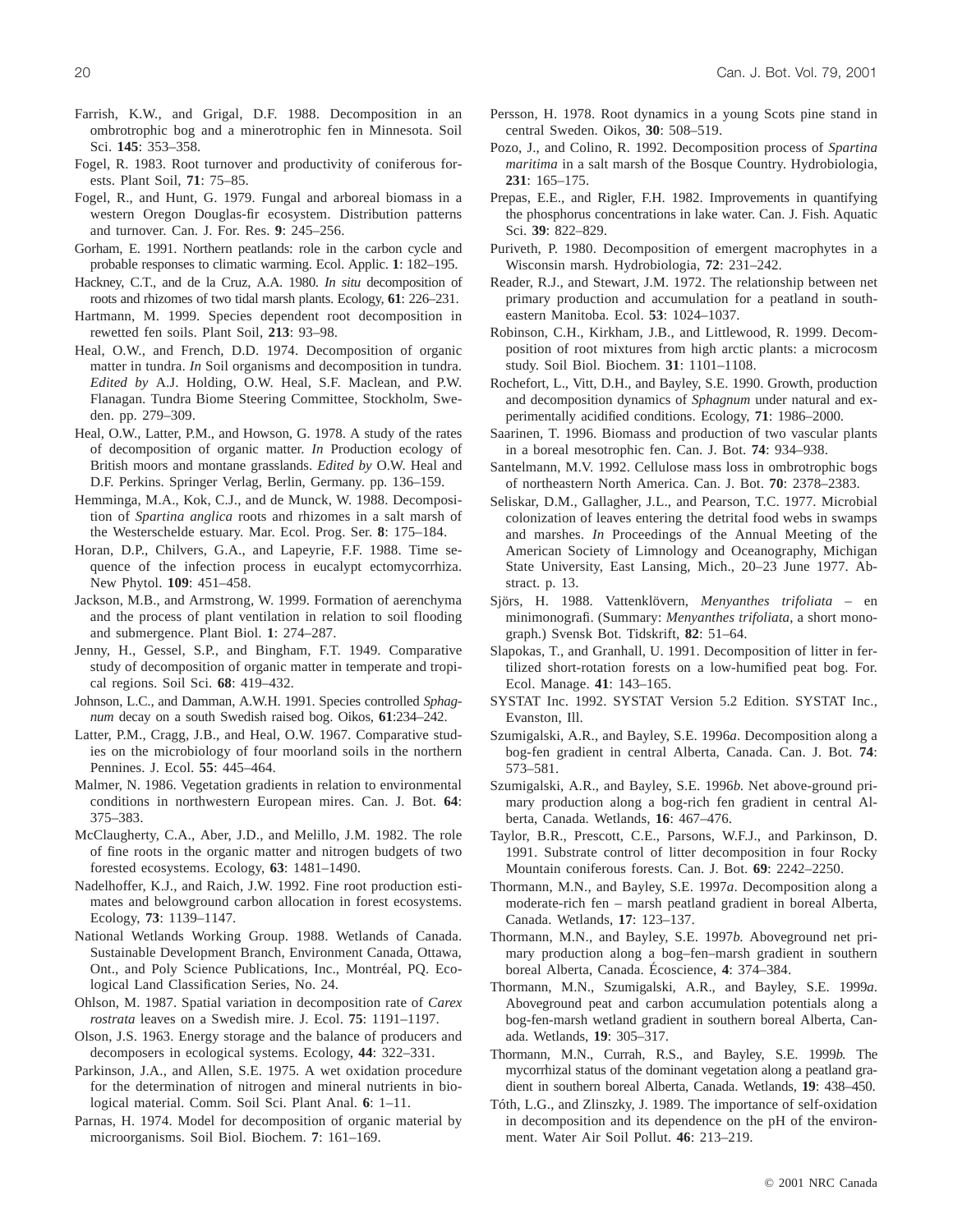- Tupacz, E.G., and Day, F.P. 1990. Decomposition of roots in a seasonally flooded swamp ecosystem. Aquat. Bot. **37**: 199–214.
- Verhoeven, J.T.A., and Arts, H.H.M. 1992. *Carex* litter decomposition and nutrient release in mires with different water chemistry. Aquat. Biol. **43**: 365–377.
- Verhoeven, J.T.A., Maltby, E., and Schmitz, M.B. 1990. Nitrogen and phosphorus mineralization in fens and bogs. J. Ecol. **78**: 713–726.
- Vitt, D. H. 1990. Growth and production dynamics of boreal mosses over climatic, chemical and topographical gradients. Bot. J. Linn. Soc. **104**: 35–59.
- Vitt, D.H., Halsey, L.A., Thormann, M.N., and Martin, T. 1996. Peatland inventory of Alberta Phase 1: Overview of peatland resources in the natural regions and subregions of the province.

Alberta Peatland Resource Centre, Edmonton, Alta. Publication No. 96-1.

- Wallén, B. 1986. Above and below ground dry mass of the three main vascular plants on hummocks on a subarctic peat bog. Oikos, **46**: 51–56.
- Wieder, R.K., and Lang, G.E. 1982. A critique of the analytical methods used in examining decomposition data obtained from litter bags. Ecology, **63**: 1636–1642.
- Wrubleski, D.A., Murkin, H.R., van der Valk, A., and Nelson, J.W. 1997. Decomposition of emergent macrophyte roots and rhizomes in a northern prairie marsh. Aquat. Bot. **58**: 121–134.